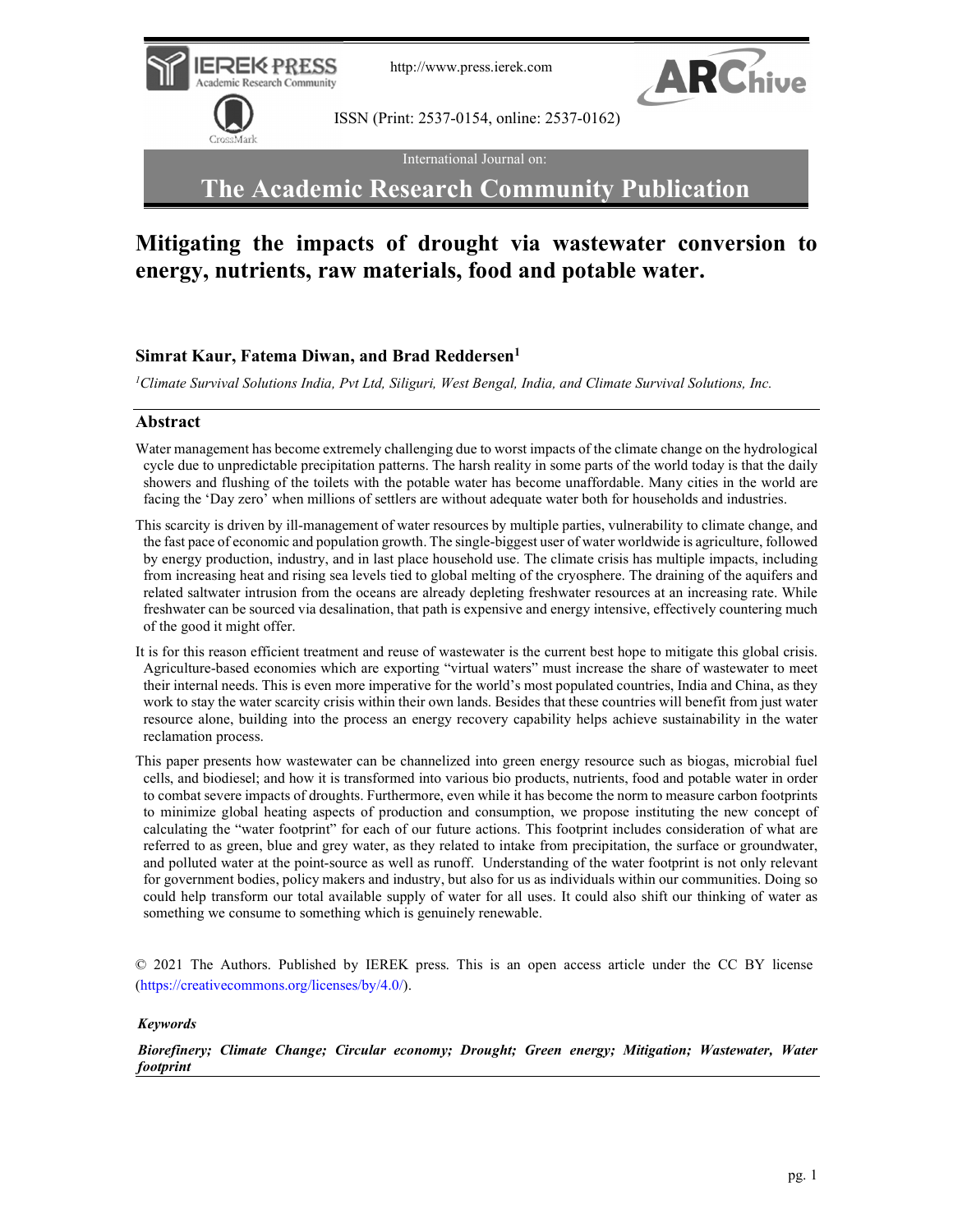## 1. Introduction

The 'Blue Planet' has plenty yet vastly unavailable amounts of water on its surface. As considerably large fraction (96.5%) which is present in the oceans is unsuited for consumption by the freshwater beings. The 70% of the remaining 2.53% freshwater resources is blocked in the snow packed glaciers, polar snow covers and permafrost (Shiklomanov, 1990). Therefore, only a meagre portion of about 1% freshwater is available for consumption by the freshwater organisms. Apprehensively, by the end of 2100, the active glaciers which store hydrologically valuable solid water or permafrost are expected to vanish because of the rate at which they are declining due to global warming (Wagner, et al., 2021). With unprecedented socio-economic advances and rapidly growing human and livestock populations along with drastic loss of freshwater biodiversity and disappearing global wetlands; we are thickening our water footprints (Albert, et al., 2021). The rate of water withdrawal is more than the rate of replenishment of freshwater in the aquifers and ground waters. More than 50% of world's largest rivers have witnessed the reduction in stream flow (Albert, et al., 2021). According to an estimate, the rate of water withdrawn is likely to increase by 50% in developing countries and by 18% in the developed countries by 2050, creating more water deficit that will push two-third of the world's population towards water crisis (Pal, 2017). The defined factors responsible for global water crisis are over exploitation of aquifers, domestic and industrial pollutant discharges into the rivers, intensified groundwater extraction, degradation of upstream ecosystems, old infrastructure causing leaks and losses, sewage seepage to the groundwater, saltwater intrusion due to sea level rise, in-efficient water use policies such as no user charges, rapid urbanization, climate change and drought (Ghosh & Ghosh, 2021).

The drought resulting from the water deficit is an outcome of various climatic and anthropogenic processes. The severity and longevity of drought due to atmospheric and climatic events is driven by the changes in surface sea temperatures (SST) which has global impact. The oceans play an enormous role in the regulation of Earth's climate by absorbing and redistributing the solar heat energy via oceanic currents. Pacific Ocean which is world's largest contain more than 50% of the free water, play an influential role in bringing mega decadal droughts. The regional dry spells in many parts of the world are highly driven by the dynamics of atmospheric and surface ocean phenomena. For example, the strong El-Niño events were found to be associated with the dry years in the North East Brazil (de Medeiros & Oliveira, 2021). A very recent global hydroclimate reconstruction study based on the climate model derived from the assimilation of archival and paleoclimate proxy data established the co-occurrences of the El Niño/Southern Oscillation or ENSO events and the coupled megadroughts in North American Southwest and South American Southwest (Steiger, Smerdon, Seager, Williams, & Varuolo-Clarke, 2021). The strong El-Niño event in United States in 1998 was followed by the rapid emergence of drought which subsequently caused wildfires in Florida and million dollars of agricultural losses in many southern states (Wilhite & Svoboda, 2000).

Apart from Pacific Ocean, the SST anomalies on the two sides of the Indian Ocean create a climatic phenomenon called Indian Ocean Dipole (IOD) which has historically influenced the Australia's worst drought events. The deprivation of normal rainfalls and the many multiyear historical droughts in southeast Australia including the 'Big Dry' or the Millennium drought that lasted from 1996 to 2012, has been attributed to the lack of the negative phase of IOD (Ummenhofer, et al., 2009).

The damages caused to the communities and environment by the droughts are massive and irreversible. The extreme deficiency of the water during the drought has significantly pushed the world towards adopting treated wastewater as the source of freshwater. The wastewater serves as a potential candidate to be converted into a source of energy. Significant progress in energy-producing systems such as biofuel, microbial fuel cells, biogas production has suitably used the wastewater as a substrate to obtain renewable energy. The wastewater can be significantly converted into energy through the process of "anaerobic digestion" (generation of biogas) and "transesterification" (generation of biodiesel). The energy recovery from the wastewater forms a crucial component in achieving sustainability in the developmental plans for alleviating climatic stresses such as drought and formulating a better future. The wastewater treatment provides the most vital portion – the sewage sludge, which is largely utilized as the feedstock for anaerobic digester to produce "biogas", which after further processing acts as a decent source of heat and electricity. Furthermore, the sewage sludge provides an excellent source for the growth of oleaginous organisms producing lipids which by transesterification technology is converted into biodiesel. The biodiesel hence obtained can be employed as green fuel in automobiles. The process of conversion of wastewater into a valuable source of energy also includes the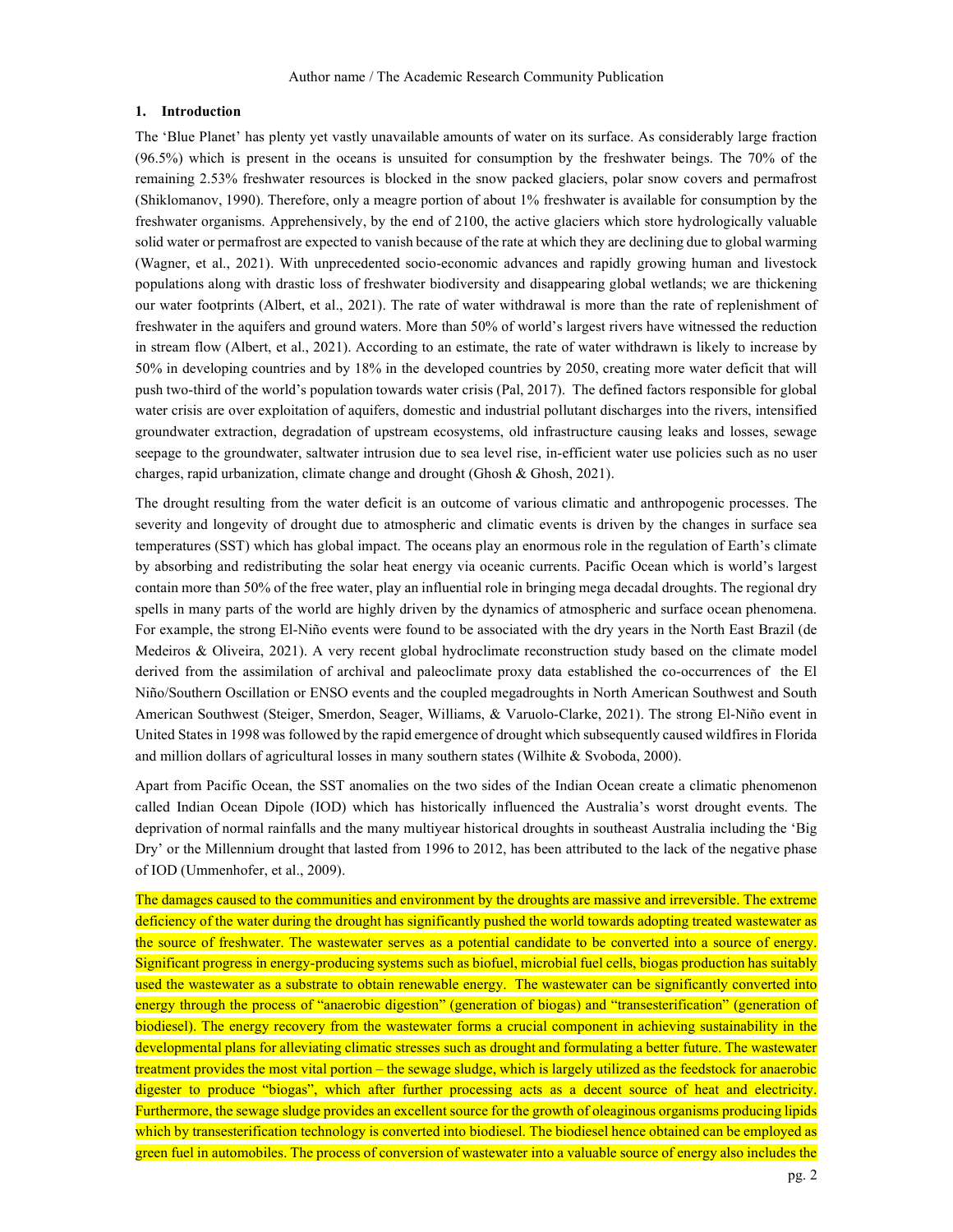## microbial fuel cell (MFC) which utilizes the electrogenic nature of certain bacteria to simultaneously treat the wastewater and produce electricity.

The wastewater treatment plants have become an inseparable part of our society now, as they not only treat the wastewater, which is highly recommended prior to its dumping in the aquatic bodies but also provide energy. The additional energy generated shall be further utilized to compensate for the reduction in energy production due to the disruption of hydropower stations with the advent of droughts. The wastewater conversion system provides a decent answer to overpopulation, extreme scarcity of fresh water, and climate crisis. The paybacks of wastewater conversion to energy are tremendous including energy production for supporting the expanding cities and their energy needs; cheap, renewable, and affordable methodology for the production of energy; harnessing of methane which is considered 30 times more potent than carbon dioxide as a greenhouse gas; reduction pollution due to dwindling need of incineration of the waste and economic benefits from the sale of gas and solid digestate. Several innovations and thoughtful practices in terms of the economic feasibility of water conversions shall aid the mitigation of droughts and supports the waste -to- resource technology. Several innovations and thoughtful practices in terms of economic feasibility of water conversions shall aid the mitigation of droughts and supports the waste -to- resource technology.

#### 2. Biography of drought

Drought is complicated and multidimensional phenomenon which considers various physical phenomena such as rainfall pattern, humidity, and rate of evaporation. It is a creeping phenomenon as the effects of drought persists for longer period even after the culmination of actual drought event (Wilhite & Svoboda, 2000). Droughts are defined as the abnormally long period of acute shortage of water with below normal levels of precipitation. They are one of the grave outcomes of global climate change. The most imperative impact of droughts is the invalidity of water and the high-water stress index. Apart from causing direct impact, drought imposes many secondary impacts such as famines, epidemics, wildfires, etc. It possesses the potentiality of causing huge economic loss which robs the region of its basic amenities for survival. The exploration and innovations in the field of science and technology have still not safeguarded humans from the devastating impacts of droughts. Understanding drought and its causes open the doors to design the mitigation strategies and plan out the way forward to combat the drought which is to stay with us for a considerable long period. Drought has impacted around 30% of the world's population, i.e. 2.5 billion people reside in dry areas and are facing the ill impacts of droughts on regular basis. The droughts can be appropriately differentiated into natural droughts (majorly caused due to environmental factors) and anthropogenic droughts (caused due to human-induced environmental modification). The anthropogenic droughts are of major concerns as they could be easily be avoided by following several thoughtful practices and evading the exploitation of nature by humans. The population explosion in both developing and developed nations with increase in living standard aggravates the anthropogenic droughts due to high demand and limited water supply. For instance, the population increase in California over the past century has induced the development of major infrastructure and water transfer projects. Extensive research and exploration are necessary to formulate a detailed system for assessing the impact of anthropogenic droughts on the natural ecosystem and wildlife. This becomes very essential for the sustainable development of the environment and socio-economic gains. A conjugated team of scientists, researchers, and policymakers should be involved for this purpose.

## 3. Impacts of drought on various sectors

The drought has equally and substantially impacted many sectors. The ripple effect created by the dry condition can impact the entire nation as agriculture and industrial economies are interconnected. The ill effects of drought on few of the sectors are discussed.

## 3.1 Socio-Economical

Droughts lead to shortages of the domestic supply of water and thus, directly impact the socio-economic framework of the society. The major water-dependent economic sectors such as irrigation, hydroelectricity production, and agro-industries face severe losses due to water shortage. Likewise, the capital invested for the implementation of a mitigation plan and to alleviate the impacts of droughts contributes to the economic cost of drought. There occurs the competition among the different sectors as the water becomes scarce. The tax revenue tends to decrease due to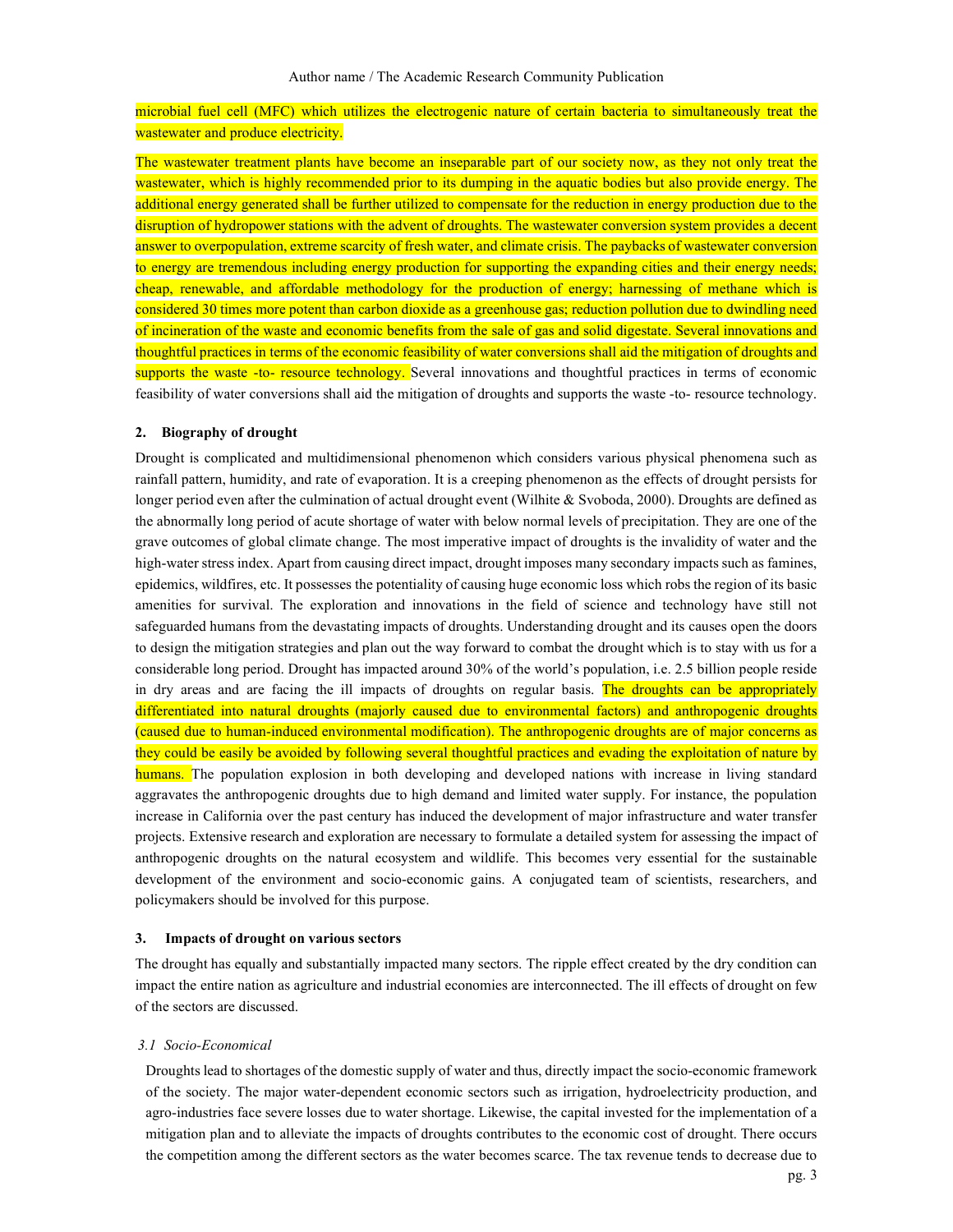the decline in income, employment, and export (Chand & Biradar, 2017). Similarly, the rise in crime due to provisional unemployment, migration, and increased poverty imparts huge pressure on the law and order services of the nation.

Agriculture is the major sector impacted by the droughts due to water scarcity and alteration in the soil parameter. This is an input-intensive sector (in terms of hybrid seeds, modern irrigation, and farming techniques) that increases the initial investment of the farmers, which is generally credit-based. The farmers facing the loss of crop yield are incapable of repaying their loans and get trapped in the vicious poverty circle. Acute water shortage and limited intake of food have severe effects on the human health causing malnutrition, anxiety, depression, respiratory disorders, infectious food borne diseases caused by Escherichia coli and Salmonella. The limited availability of food resource, and reduction in the daily intake of essential minerals (such as calcium) and vitamins (vitamin B1 and vitamin A) further deteriorate human health. The livestock rearing sector is equally impacted by the droughts. The droughts substantially reduce the grazing land for the livestock. The farmers are compelled to feed their livestock on the roadside growth of weeds and field bunds. The partial loss in crops (i.e., the stunted crop yield) is also fed to the livestock. These practices adversely impact the health of the livestock leading to extremely low production. Likewise, the acute shortage of water makes it unavailable for the livestock. In many cases, contaminated water is utilized for the drinking purposes of livestock, which makes them prone to many diseases. The innovations in developing alternative livestock feed from waste water are discussed in later sections of this article. The drought distress also induces the sale of the livestock at marginal prices. There occurs migration on large scale from the rural areas to the urban settlements in search of jobs. Many farmers and laborers seek lowskilled jobs in the cities and are economically exploited. The younger generation of the society, i.e. the schooling children are robbed of their basic right of schooling as the schools and other educational institutes cannot cope with the water crisis. The reduction in the size of water bodies and water stagnation act as the breeding grounds for a certain type of mosquitoes and increasing the incidence of vector-borne diseases. The extreme shortage of water has adversely impacted and reduced the recreational activities in the water bodies. The socio-economic setup is intricately balanced with the environmental parameters that are quite vulnerable to the changes in the availability of environmental goods and services.

#### 3.2 Environmental

Drought affects several components of ecosystems and the environment. There occurs a drastic reduction in the water levels of the wetland areas (such as lakes, rivers, and ponds) along with a reduction in the groundwater levels. Even the aquifers are not replenished, which dries them up. The droughts effectively reduce the soil moisture contents. Additionally, biodiversity entirely depends upon the environment for the supply of water. The intensity and the scale of drought may cause permanent and temporal impacts on biodiversity. The unavailability of water and food (during the droughts) alters the supply of food to different life forms, subsequently altering the food web (Kala, 2017). Likewise, the distribution of the species is also adversely impacted. The species having a narrow distribution range and low population size will decline further due to droughts. There occurs a loss of aquatic communities due to reduced and altered water flow, accumulation of pollutants, higher water temperatures, and reduced concentration of oxygen. The elevated temperatures melt the glaciers and reduce the size of glaciers. This in turn lowers the availability of water in the river basin over a period. The unexercised withdrawal of groundwater causes it depletion and other ecological disturbance such as land subsidence. The quality of the air reduces due to the abrupt and extensive increase in the level of dust and chloride levels during the drought. These impacts disseminate even in the areas having moderate dry conditions. The elevated levels of temperature and acute water shortage are disastrous for all the natural ecosystems that disrupt the natural balance of the environment.

#### 4. Drought mitigation measures

The only way to combat the severe water crisis and drought is to conserve the available fresh water. There are numerous ways to conserve water at social levels.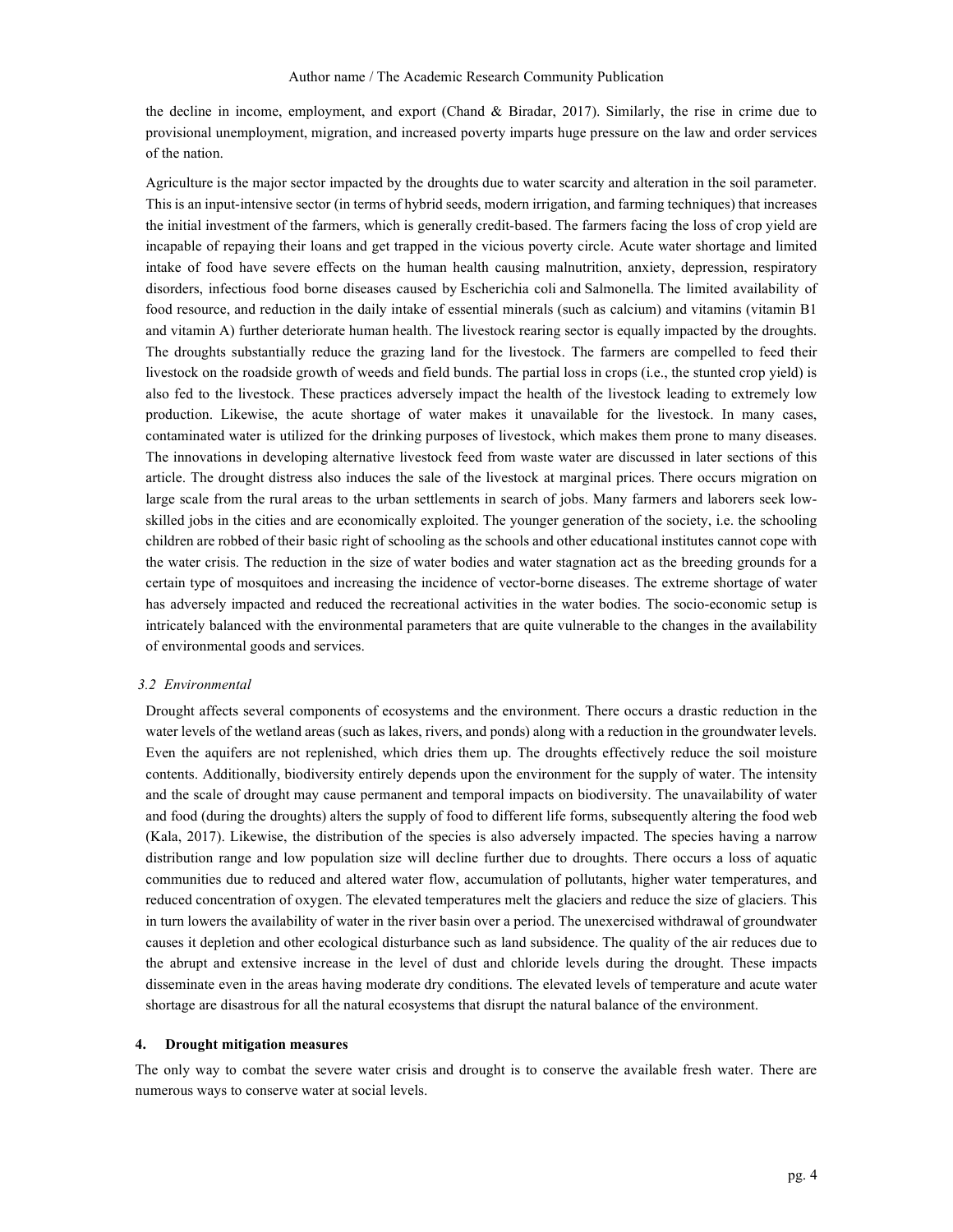## 4.1 Recycling of water

The water can be conserved at the individual level by recycling the indoor and outdoor waters. The recycling is done by installing a grey water recycling system. The wastage of water can be minimized in bathrooms, kitchens, and laundry. The efficiently serviced leaks in the plumbing system prevent considerable amounts of the water loss. Few stringent conservational goals (for example, utilization of only 40 gallons of water per person per day for indoor water uses in the US) should be implemented. The drip irrigation system should be used for irrigating the landscaping. Additionally, rainwater should be harvested for landscaping. The wastage of water can also be minimized by employing an adjustable nozzle or sprayer to regulate the water flow during the washing of vehicles.

#### 4.2 Ways to enhance soil-crop efficiency and reduce water demand in agriculture

Agriculture is the major economic sector that use maximum amount of freshwater resource and which is equally responsible for polluting vast amounts of water. Water conservation in agriculture can be achieved by implementing well known traditional practices and by adopting innovative measures. Conventionally, the well-structured soils with high infiltration rate can substantially conserve water in agricultural farming. The improvement in soil's physical and hydraulic properties by the application of polyacrylamides minimizes soil erosion (Kebede, Tsunekawa, Haregeweyn, Mamedov, & Tsubo, 2020). The newer techniques such as laser leveling off the field boost uniform infiltration and decrease the runoff. The selection and cultivation of native drought-tolerant plants requiring less water is also a critical factor in the water conservation at regional levels. The traditional method of cover crops plantation to trap the surface water reduces evaporation and runoff. The tailwater (i.e. water that drains to the lower sections of fields) must be recycled back in the fields. The most efficient way to conserve water in agriculture is capturing rainwater and storm water for irrigation and other purposes. Apart from implementing these best farming practices; the novel agrivoltaic systems wherein the photovoltaic panels are mounted within the agricultural fields to perform dual functions of electricity generation and food production, have the potential to reduce water demand along with the improved water productivity of crops such as tomatoes (AL-agele, Proctor, Murthy, & Higgins, 2021).

#### 4.3 Industrial water use efficiency

The manufacturing industries, such as food, chemical, paper, petrochemical refinery are required to recycle and reuse the water efficiently. Government and other organizations can provide financial incentives to the industries to establish water-saving practices. The industries should undertake water use or water footprint assessments to represent their pressure on surface and groundwater resources taking into account the units of water used and polluted. Currently, the best approach to lower the impact of industries on water resources is to create circular economy of water (Sauv´e, Lamontagne, Dupras, & Stahel, 2021) based on the treatment and reuse of grey or polluted water in parallel sectors of the economy. The grey water footprints of the raw industrial effluents decrease with each level of treatment and eventually become negligible when the tertiary treated waste water is reused as means of irrigation (Lahlou, Mackey, & Al-Ansari, 2021).

#### 4.4 Role of public education and awareness

Public awareness and education play a vital role in the conservation of water in different sectors. Public awareness and education can be achieved by conducting awareness campaigns on the conservational techniques and the existing regulation for the management of the coastal areas and ocean environment which supports the economic gains of the country (Kumari & Singh, 2016). The opportunities for interaction between the communities, policymakers, regulating agencies, NGOs, researchers, etc. must be developed and improved. The tools used for policies and decision-making should be improved, that would further enhance the abilities of the professionals, government, and non-government organizations to conduct regional and community level action programs.

## 5. Green wastewater conversion technologies

The global water scarcity crisis and ever-expanding grey water footprint across the planet has triggered the developments and redevelopments of waste water treatment technologies that integrate biological systems to additionally harness various forms of green energy and bioproducts.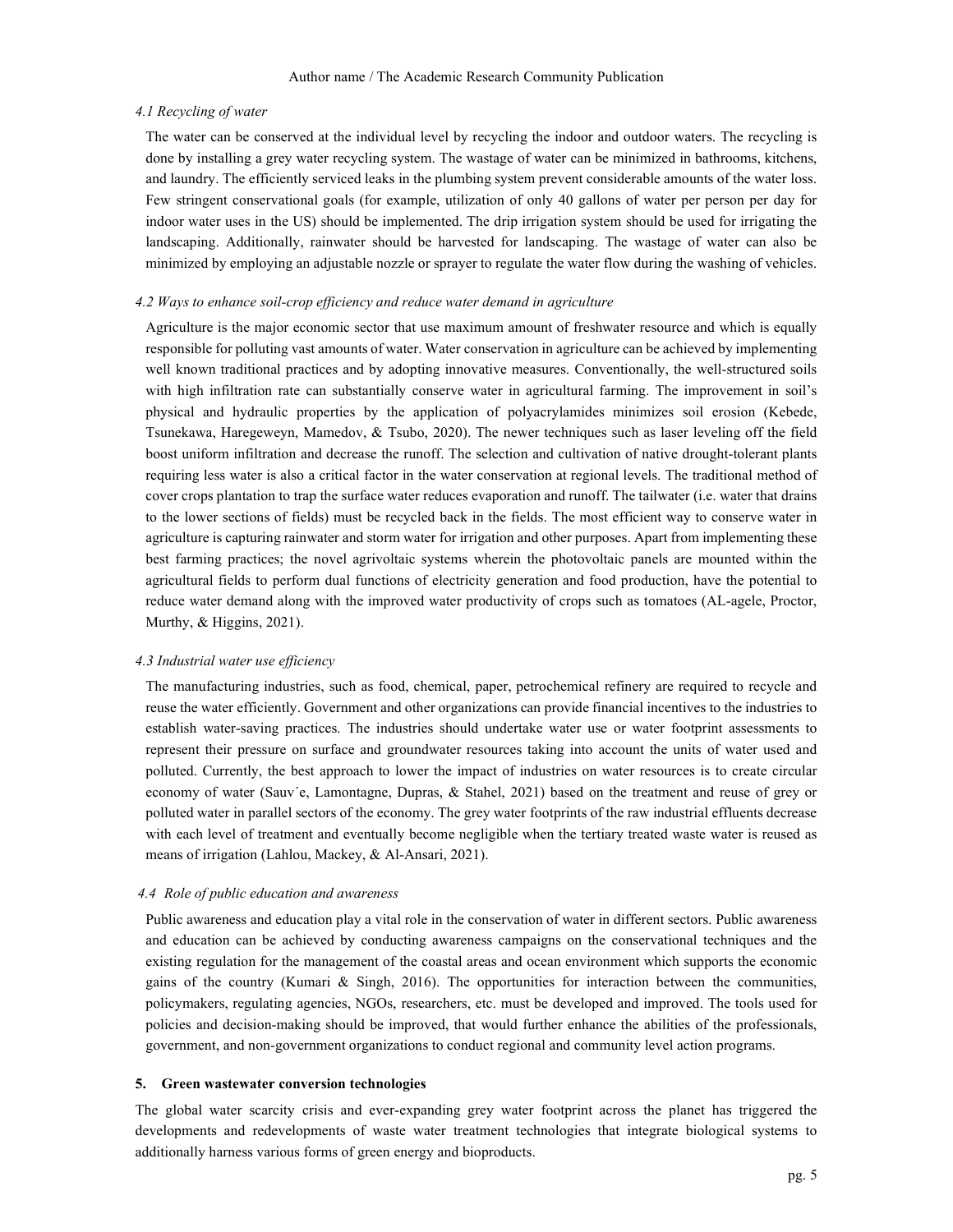## 5.1 Microbial fuel cell (MFC) technology to harness green electricity

MFC represents one breakthrough development in the wastewater treatment process that directly generates bioelectricity. Diverse forms of wastewater provide substrate to the MFC which operates on the catalytic conversion of organic waste to electrical energy using complex microbial communities (Agrawal, Bhardwaj, Kumar, Chaturvedi, & Verma, 2019). The MFC comprises of an anode (in an anaerobic environment) and cathode (in the aerobic environment), separated by a cationic selective membrane and linked together with an external conductor through a load. The input of organic fuel from the wastewater into the anodic chamber (comprising of microbes) results in the oxidation of the substrate by microbes to generate ATP that fuels the cellular machinery forming electrons, protons, and carbon dioxide as the by-products. The electrons produced pass from the anode to the cathode through an external load connection, generating an electric current. At the same time, the protons migrate to the cathode chamber from the anode chamber freely through the protonic selective membrane separating the two chambers. Several variants of MFCs can be possibly used such as the double-chambered biofilm MFC. A typical double-chambered biofilm MFC with reactions occurring at anode and cathode is shown in Figure 1.



Figure 1. A typical double-chambered biofilm MFC

The reactions occurring at anode and cathode are using a typical example of acetate as a substrate is as mentioned in figure 2.

Anode reaction: CH<sub>3</sub>COO + H<sub>2</sub>O  $\xrightarrow{\text{Microbes}}$  2CO<sub>2</sub> + 7H<sup>+</sup> + 8e **Anaerobic** environment

Cathode reaction:  $20_2 + 8e^+ + 8H^+ \longrightarrow 4H_2O$ 

Overall reaction:  $CH_3COOH+2O_2 \rightarrow 2CO_2 + 2H_2O$  + Electricity

Figure 2. Reactions occurring at anode and cathode (using acetate as a substrate)

As observed in the reaction, along with electricity, carbon dioxide and water from the substantial by-products of the reaction.

MFC anode:

The anode present in the anodic chamber forms a confined area for microbes, which forms the biofilm on the surface of the anode. The fuel cell's activity relies on the number of bacteria occurring on the anode, and thereby, on the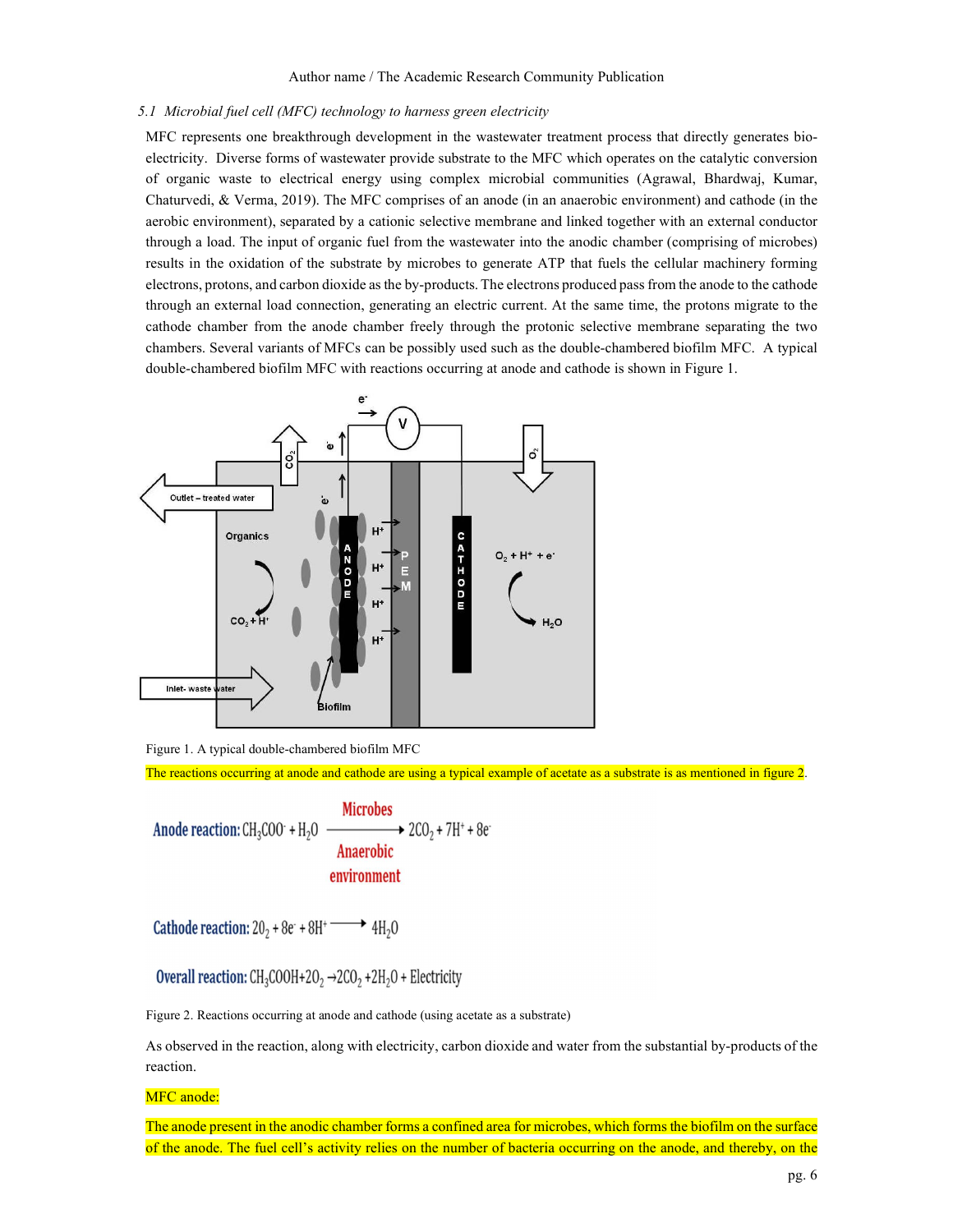surface of the anode. For optimum performance, an appropriate selection of electrode material is a mandate which facilitates bacterial adhesion, electron transfer, and electrochemical efficiency. Several carbon-based electrodes are utilized including carbon paper, carbon fiber such as carbon-nanotube-based composites to obtain the maximum power yield. Furthermore, the utilization of bamboo charcoal has displayed satisfactory outcomes, illustrating all the required characteristics of an ideal anode. A few supplementary advantages of bamboo charcoal involve; rapid growth, lower manufacturing cost, minimum carbon footprint, reuse, and easy disposal. (Sato, Paucar, Chiu, Z. I. M. Mahmud, & Dudgeon, 2021)

## MFC cathode:

Cathodes are involved in the reduction of oxygen to water and materials selected for the construction of cathode must facilitate the reaction. Platinized carbon cathodes can be generally utilized in MFC. The high cost of Pt is usually replaced by nonprecious electrodes like Mn2O3, and Fe2O3.

The oxygen (electron acceptor) present in the cathode chamber combines with hydrogen ions and electrons to form water, hence completing the reaction. This reaction can be significantly facilitated by a catalyst such as platinum

 A few examples of microbes utilized in MFC are Pseudomonas aeruginosa, Escherichia coli Shewanella sp., Nocardiopsis sp., Streptomyces enissocaesilis , Geobacter metallireducens , Enterococcus gallinarum, Leptothrix sp., Brevibacillus agri, Vibrio sp, Pseudoalteromonas sp. Shewanella oneidensis , Clostridium cellulolyticum ,Geobacter sulfurreducens ,Cupriavidus basilensis , Pseudoalteromonas sp., Marinobacter sp., Oseobacter sp., Bacillus sp., Thiobacillus ferrooxidans , Klebsiella variicola , Methanocorpusculum ,Mycobacterium, Enterobacter, Stenotrophomonas, Enterobacter cloacae, Staphylococcus sp., Virgibacillus sp., Aeromonas hydrophila. (Agrawal, et al. 2019)

The applicability of the MFC is still a matter of extensive research and development as long-term future goals. However, currently, few of the applications of MFC include wastewater treatment, seawater desalination, hydrogen production, source of power, and as remote sensors. The MFC treated wastewater can likely be used for irrigation purposes to compensate for the scarcity of water during the drought. The potential use of MFC is a reclamation of wastewater for irrigation and electricity production. The MFCs have illustrated a high degree of potentiality in terms of treating not only the wastewater from the household but also from several different industries. For instance, double-chambered typical MFC illustrates the percentage of COD removal from chemical wastewater and food leachate of 63% to 85% respectively (Kumar, Singh, & Abd Wahid, 2017). Likewise, the wastewater rich in organic materials such as carbohydrates, proteins, lipids, and fatty acids acts as an optimum substrate for the metabolism producing electrons and protons and further improving the efficiency of the production of electricity. Furthermore, the removal of COD is assisted by the mesophilic temperatures as well as the fed-batch mode. Several studies have shown not only bacteria but even algae can produce with the same efficiency in the MFCs. (Ghazi & Saleh, 2020). MFC is beneficial in drought-prone regions where electricity costs are skyrocketing, and therefore, the technique could be more economically feasible than conventional wastewater treatment.

The utilization of MFCs as biosensors serves as a pollution detector in water, which can be united with the wastewater treatment process. The MFC-based biosensor displays several advantages over the conventional biosensors in terms of cost, maintenance, shelf-life, stability, and reliability. (Kumar, Singh, & Abd Wahid, 2017) .

Several upsides of MFC include; Generation of energy from organic waste, direct conversion of substrate to electricity, low production rates, reduced emission of GHGs, self-generation of microbes, resistance to environmental stress, and low carbon footprint. These are the crucial advantages to mitigate the climate crisis.

However, additional understanding and knowledge for scaling up the MFC system are needed to overcome the challenges occurring due to unstable bacterial biofilm formation, low power density in the case of low organic input, high cost of selective proton membrane with low efficiency of proton transfer, and lack of durability and strength of electrodes (Shiong Khoo, Yi Chia, Tang, & Loke Show, 2020) The MFC parameters are needed to be adjusted with the different types of wastewater for its adequate treatment.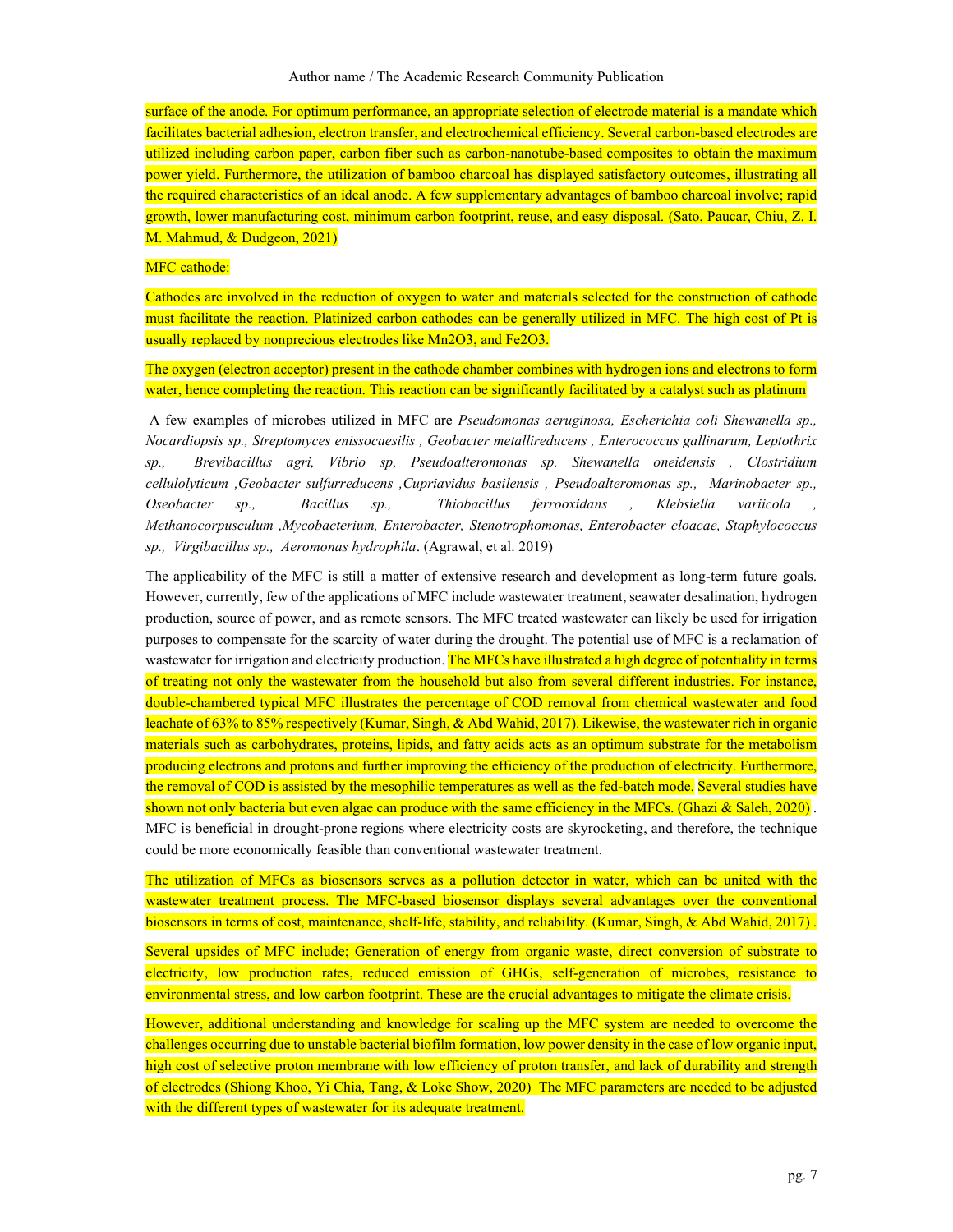### 5.2 Wastewater as renewable resource of biofuels

With the ever-increasing consumption of fossil fuels and constant reduction of their quantities from the earth, a shift to cleaner and greener energy becomes quite essential. One of such alternatives to fossil fuels is the generation of biofuels (biodiesel) from the wastewater to fulfill the demands of fossil fuels. The first-generation biodiesel uses virgin edible vegetable oil such as soybean, rapeseed, sunflower, palm, and coconut oil as feedstock. The secondgeneration biodiesel utilizes jatropha, castor, neem, tobacco, and rubber seed oil, which decrease the dependence on edible oils. However, the third generation of biodiesel eliminates the drawbacks of both, the first and second generation of biodiesel majorly in terms of arable land and cost. It involves the production of biodiesel by utilizing the microbial lipids extracted from bacteria, yeasts, microalgae, and fungi.

In the wastewater treatment process, sewage sludge forms an imperative component. The types of sludge produced during the wastewater treatment include the primary sludge (a blend of organic and inorganic matter with a gas bubble trapped within the suspension) and the secondary sludge also termed activated sludge (comprising of the microbial cells and suspended solids generated during the aerobic biological wastewater treatment) (Cea, et al., 2015). The heterotrophic microbial population of activated sludge consumes the organic compounds of the wastewater (hence, treating it) to grow and convert them into high-energy storage carbon compounds such as triacylglycerol (TAG). The TAG is generally synthesized by oleaginous species belonging to the order Actinomycetales (e.g. Mycobacterium, Streptomyces, Nocardia, and Rhodococcus) and green microalgae to yield biodiesel. Microalgae are cultivated in a specialized algal pond to yield biodiesel. These ponds aid the treatment of wastewater and cultivate microalgae. These organisms can accumulate the lipid to around 20% of their biomass. The accumulated lipids can be then be extracted by various extraction methods. The extracted lipids (from microalgae and microbes) are then trans-esterified in the presence of short-chain alcohol and in presence of an acidic or basic catalyst to produce biodiesel. The reaction involving transesterification is depicted in figure 3.



Figure 3. Esterification reaction yielding biodiesel

Various methods for lipid extractions involve, ultrasound, microwave, supercritical fluid extraction, agro-solvent, accelerated solvent extraction, enzyme-assisted extraction, instant controlled pressure drop, pulse electric field, etc. (Meullemiestre, Breil, Abert-Vian, & Chemat, 2015). The obtained biodiesel is further subjected to purification to obtain the end-product.

A few of the advantages of utilization of microbes for the production of biodiesel include; utilization of the sewage sludge, elimination of arable land for the cultivation of feedstock, the rapid doubling time of microbes, low energy requirements, efficient bioremediation of the wastewater, and reduction in the waste generated. However, the stringent growth requirements, sophisticated extraction techniques, and easy contamination of the system lead to further exploration and development in this sector.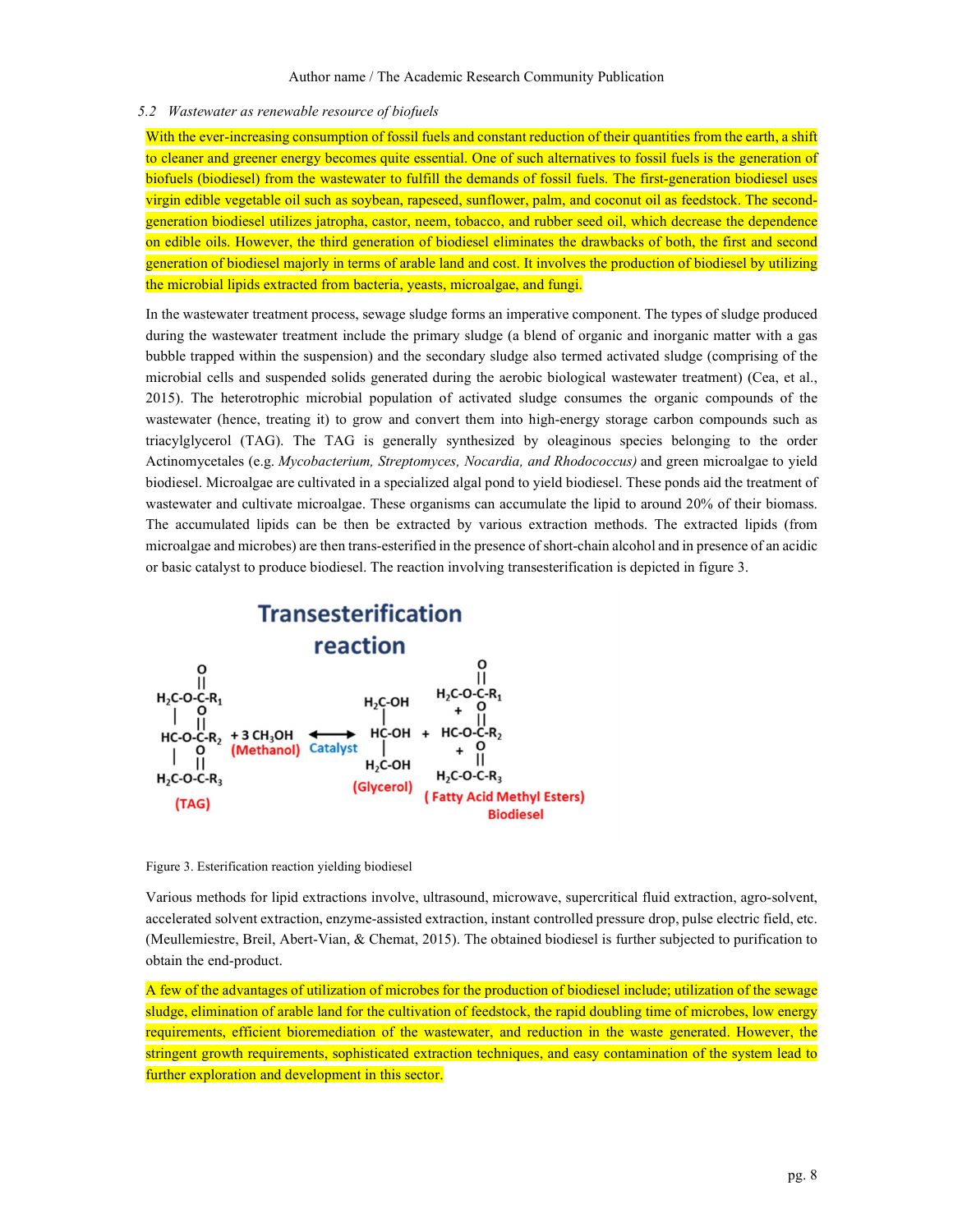## 5.3 Wastewater sewage sludge to biogas

Biogas is generated by the anaerobic digestion of organic matter such as sewage sludge, animals, and municipal waste (Demirbas, Taylan, & Kaya, 2016). Treating the wastewater to obtain energy and other valuable products aids the economic gains during the tough times of droughts. The valuable products include the "residue" of the digestion termed as "digestate", which can be further utilized as soil conditioners to improve the fertility of the soil. Biogas forms a vital source of energy in heat and electricity generation along with being the worthiest renewable source of energy globally. The biogas comprises of methane (55-60%), carbon dioxide (35-40%), hydrogen (2-7%) hydrogen sulphide (2%), ammonia (0-0.05 %) and nitrogen (0-2%).

Conversion of organic matter (sewage sludge) into biogas through a series of reactions (Figure 4) accomplished by several groups of bacteria in an anaerobic condition (anaerobic digestion). A device offering a conducive environment for organic feedstock conversion into a gas (biogas) through a procedure known as anaerobic digestion is referred to as "Anaerobic Digester". The anaerobic digester functions on the step-wise reactions occurring during the degradation of organic waste by the specified group of microorganisms – the anaerobic digestion (Abbasi, Tauseef, & Abbasi, 2012).



Figure 4. The series of reactions occurring during anaerobic digestion.

The process initiates with the pretreatment of sewage sludge from primary and secondary water treatment. Prior to entering the anaerobic digesters, the sludge undergoes sieving followed by thickening to adjust the dry solids up to 7% to evade the very high consumption of energy for heating due to excessive water content. Once inside the digester, the feedstock (treated sewage sludge) is acted upon by a wide array of microorganisms to degrade the organic matter, with a retention time of 20-60 days and with mesophilic temperature ranges. The biogas obtained at the end of the process largely comprises methane and other gases. The methane is purified through a scrubbing process that removes other gases. The purified methane can be combusted in the combined heat and power (CHP) plant to produce electricity and heat simultaneously. The production of biogas from the wastewater fills in the gap created between the demand and supply of electricity due to droughts. The biogas-powered cogeneration units contribute up to 60% of electricity demand while generating surplus heat. (Masłoń, 2019)

Biogas provide an economical clean, green, and renewable source of energy (Figure 5) which is widely used in many parts of the world. Some of the microorganisms involved in each stage are: acidogenesis micro-organisms such as Bacteriods, Clostridium, Butyrivibrie, Eubacterium, Lactobacillus, Bifidobacterium; acetogenesis -<br>Desulfovibrio, Syntrophobacter, Wolinii, Syntrophomonas and methanogenesis- Methanobacterium, Methanosprillum, Methanosarcinae.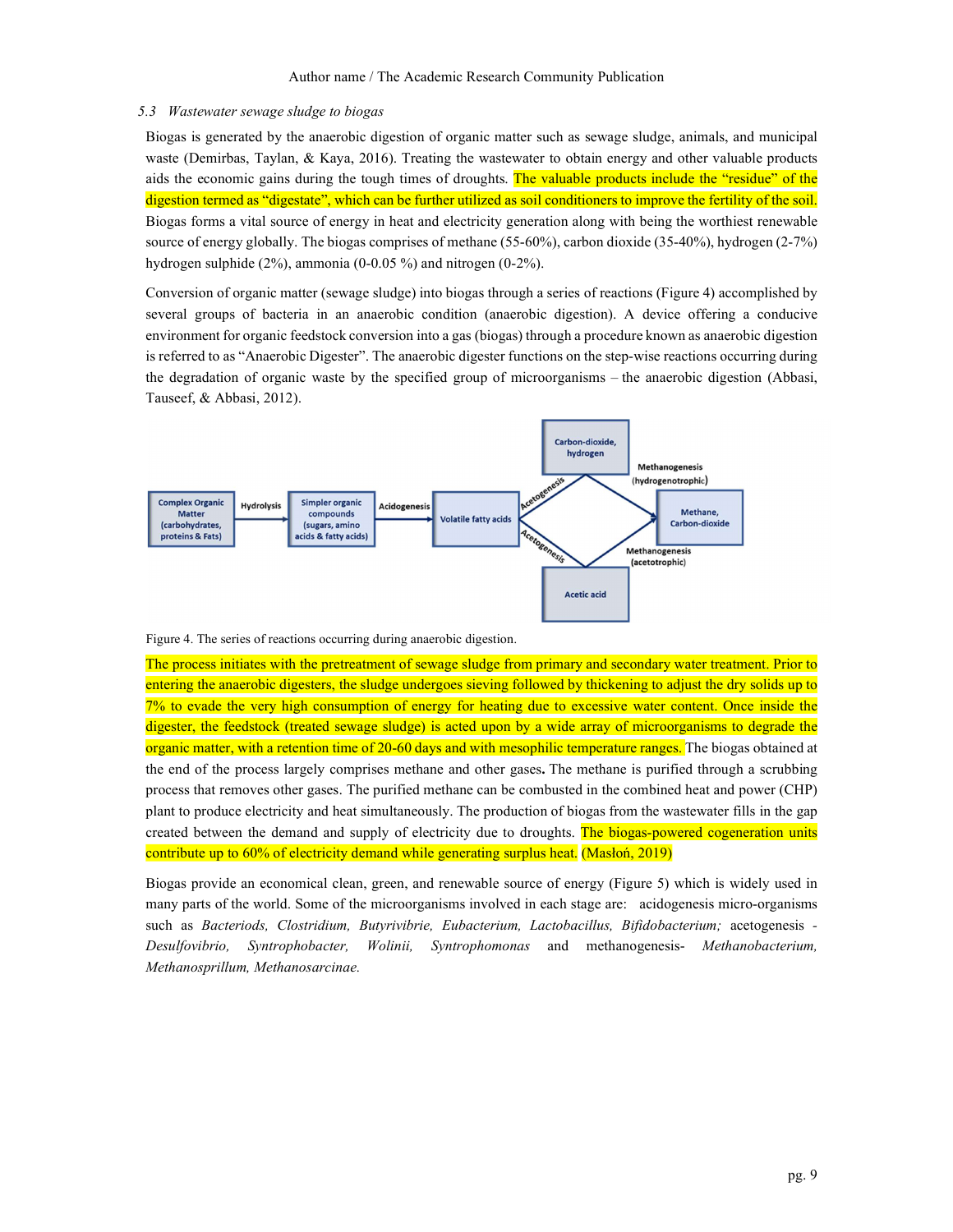

Figure 5. Advantages of Biogas.

The production of biogas through anaerobic digestion aids the production of digestate that discovers its place as enriched fertilizers that efficiently reduces the usage of chemical fertilizers. This technique allows significant utilization of wastewater to produce electricity, which otherwise gets dumped in the aquatic bodies leading to aquatic pollution. Likewise, the revenue generated from the sale of electricity and digestate serves as an added advantage during droughts. However, the system requires the stringent maintenance of optimum growth parameters such as the absence of oxygen and the purification of methane.

#### 5.4 Reorienting wastewater towards food production

With the increasing drought conditions globally, the gap between the supply and the water demand has increased drastically. It is causing a threat to human existence. Therefore, researchers and scientists all over the globe are working to come up with innovative techniques for reenergizing the used and wastewater. One of the ways to overcome the water crisis, especially in the agricultural sector is to reuse the wastewater for agricultural purposes and to produce food. This food will help to curb hunger during droughts. In the developed countries, the wastewater (generally the municipal) is treated to an adequate level for its application in irrigated land for the growth of fodder, fiber, and seed crops, and lesser extent, for the irrigation of orchards, vineyards, and other crops. However, in developing countries, such as India, China, and Mexico, though the stringent regulations are not followed, the wastewater is used for agriculture (Hussain, Raschid, Hanjra, Marikar, & Wim van der Hoek, 2002). The wastewater must be treated to meet the international guidelines for the permissible levels of microbes and chemicals present in the treated water. WHO guidelines on the safe use of water for agriculture and aquaculture states the following for the microbiological contamination. Restricted irrigation (irrigation not intended for the crop used for direct human consumption): not more than one viable human intestinal nematode egg/litre of wastewater (Hussain, Raschid, Hanjra, Marikar, & Wim van der Hoek, 2002). Unrestricted irrigation (irrigation intended for the crops used for direct human consumption): includes the limit of restricted irrigation and not more than one thousand faecal coliform bacteria/100 ml of effluent.

The widely adopted treatment processes involved three stages namely the primary sedimentation process, secondary aerobic biological treatment, and tertiary disinfection treatment. However, these treatments are cost-intensive, high maintenance, and with high technological requirements, which renders them ineffective in most developing countries. These countries are now adopting more cost-efficient land-based systems for wastewater treatment. These systems involve waste stabilization ponds. Wastewater stabilization ponds (WSPs) are large man-made ponds where the wastewater is treated naturally under the influence of sunlight, carbon dioxide, wind, microorganisms, and algae (Dorothee, 2014). The ponds occur either individually or are combined in the series for improving the treatment process. The three different types of ponds utilized are anaerobic ponds, facultative ponds, and aerobic ponds, each with different designs and characteristics. The ponds are a cost-efficient system with low operation and maintenance costs but high biological oxygen demand (BOD) and pathogen removal efficiency. The wastewater treated by such ponds can be utilized for agriculture; however, the water is not utilized for direct surface water recharge. The two most significant concerns regarding the utilization of ponds for wastewater treatment include the large demand for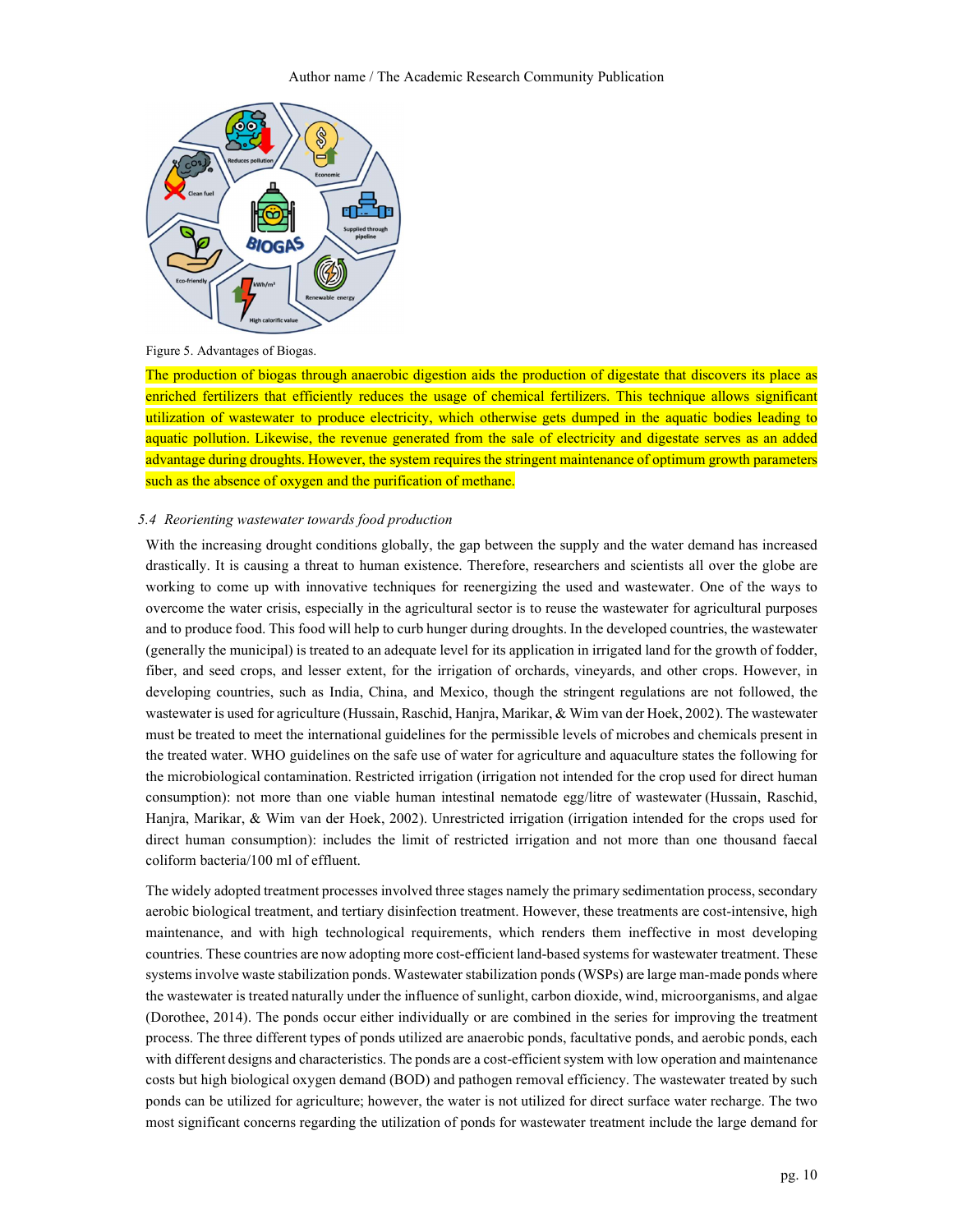land and the high evaporation rate. One more approach includes the utilization of wetland and aquatic plants, such as water velvet and duckweed for treating the sewage water before being used in agriculture.

The utilization of wastewater for irrigation must be implemented only after assessing its impact on human health, crops, soil, and groundwater resources, social and economic sectors. The treatment of wastewater for utilizing it for irrigation purposes forms a significant alternative for food production during the dire situation of droughts with an acute shortage of water.

Utilization of wastewater for agriculture increases food security, supports the nutrient recovery of the wastewater to improve the crop yields, reduces the issue of eutrophication, aids the all-year-round irrigation producing two or more crops per year, assist the growth of a variety of crops especially in during the droughts, reduce the water and fertilizers related costs, accelerates the recharging of aquifers through infiltration and reduces water competition among the drought struck population. (Jiménez & Navarro, 2013)

#### 6. Rejuvenation of wastewater into a potable water

The increasing water scarcity and drought conditions throughout the globe have resulted in the unavailability of clean drinking water to a large segment of the population. Many places are currently involved in the reclamation of this sewerage wastewater to be utilized for drinking purposes by the technique known as potable water reuse. The indirect potable reuse (IPR) process reclaims the freshwater that is sent to the sewage treatment plant and is wasted. The existing IPR includes, a) Unplanned IPR (involves the release of the treated water into the natural environment – aquatic bodies, where it can be utilized by the cities downstream as a potential drinking water source), b) Planned IPR (involves the release of the water treated in the treatment plant at a very high degree into the developed groundwater system or aquatic body used as the source of drinking water). IPR has been the approach to reclaimed wastewater for several decades. However, another concept of direct potable reuse (DPR) has been adopted in the US, Australia, and South Africa. This approach involves further treatment of wastewater treated in the sewage treatment plant and is directly released into the drinking water distribution system, closer to where water is needed. There occurs no discharge of treated water into the natural environment like in IPR. A few of the advantages of DPR include the availability of drinking water close to the point of consumption and eliminates the cost associated with pumping the water from long distances which is an energy-efficient process.

The basic wastewater treatment and the reuse involve the primary treatment, where the sewage enters the sedimentation tanks and 80% of the solids are removed, and the effluent may be released into the ocean. However, instead of releasing the water into the environment and intending to reuse it, the water is further treated in the secondary treatment stage (Cho, 2011). This stage involves the biological degradation of wastewater by the bacteria. Consequently, the water is subjected to tertiary treatment. This stage filters the water to remove any of the remaining solids and disinfects the water with chlorine. For IPR, the tertiary treated water undergoes the advanced water technologies (microfiltration, reverse osmosis, and disinfection by U.V. or hydrogen peroxide), remains in the groundwater or surface reservoirs (for about 6 months for further purification of the water by natural processes), and undergoes the standard water purification process for drinking water, before being used.

A few of the challenges associated with reclamation of wastewater in near future include; effectively coupling advanced wastewater treatment facilities with seawater desalination facilities, which would substantially increase the amount of water available in the drought conditions; incorporation of efficient methods to assess the health risk and environmental impacts and implementation of stringent reuse regulations, which would be applied in varied situations to promote the reuse of water. (Angelakis, Asano, Bahri, Jimenez, & Tchobanoglous, 2018)

The reuse of the wastewater for drinking purposes will become the only alternative for drinking water across the globe very soon. If the population is not currently involved in reclaiming the wastewater for drinking purposes, they will be doing it soon. The wastewater passes through stringent treatment processes and technologies before making it available for drinking purposes. The reclaimed water tastes like regular drinking water. However, there are a few concerns regarding the use of reclaimed water for drinking purposes. A large group of the population globally fails to understand the importance of wastewater reuse for drinking purposes and hesitate to adopt the approach based on the "yuck factor". The idea of drinking the water from the toilet disgusts them. The advocacy of wastewater for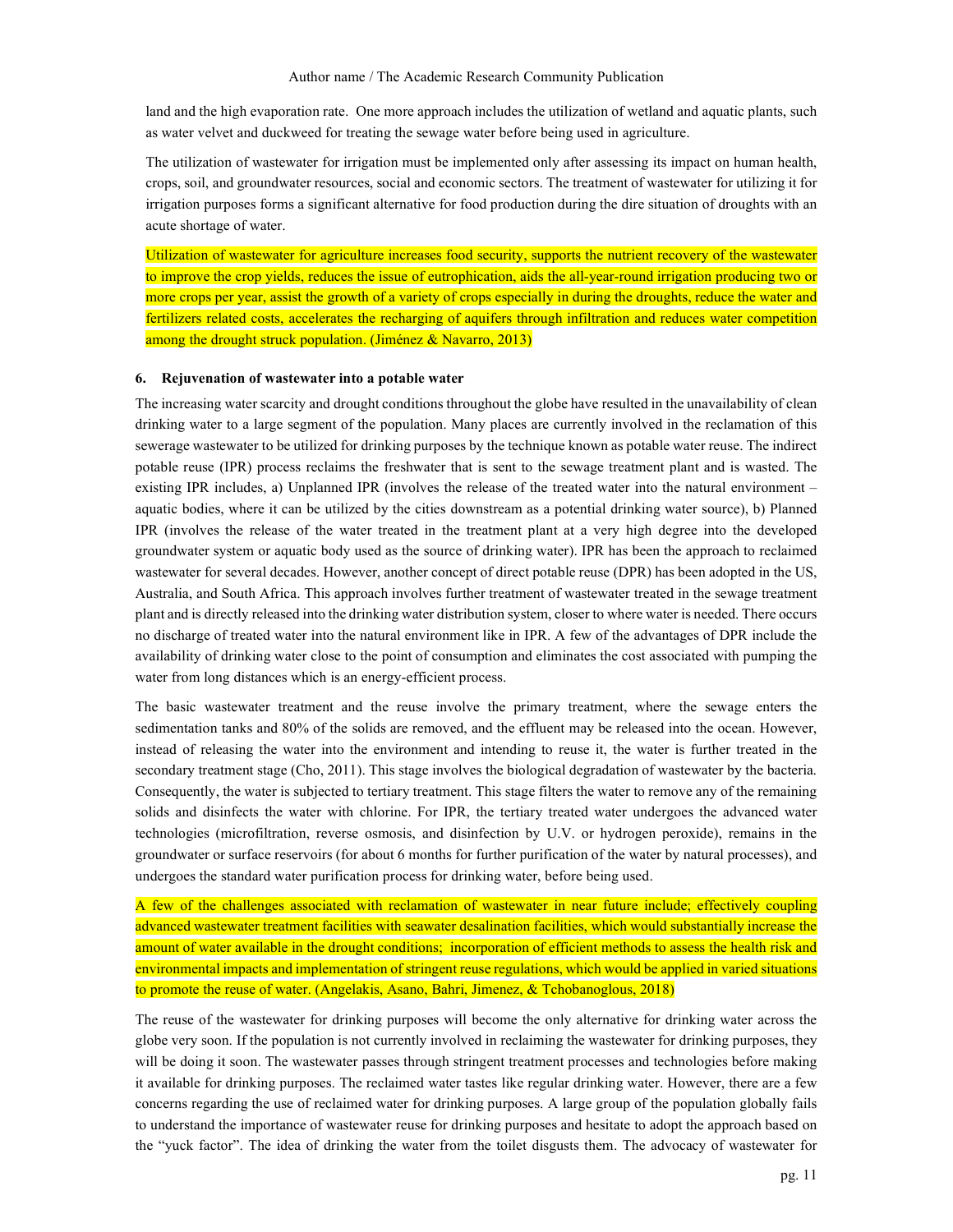drinking purposes also has political issues. The governing party promoting the reuse of wastewater faces criticism and disappointments. Likewise, the health impact of reusing wastewater has been researched for several years. Few of the health-related issues due to chlorine byproducts are now eliminated by using current methods which produce fewer chlorine byproducts. People are also concerned about the economics of wastewater reuse. The involvement of technology at each stage of treatment makes the process cost-intensive. There is a compelling need for innovative green technologies that effectively treat and convert wastewater to infinite resources. Conducting campaigns and projects illustrating the safety of wastewater reuse can significantly reduce people's concerns and trust issues over utilizing wastewater for drinking.

We are going to drink the wastewater in some way to combat the water crisis. However, new, and innovative techniques will still find their way among the other techniques that are already being used for recycling purposes. The 2017 WHO and US EPA census states the reusing of wastewater for drinking purposes is conducted by Australia, California, Texas, Singapore, Namibia, South Africa, Kuwait, Belgium, and the United Kingdom. In Brazil and India, several projects of water recycling are under consideration. Several stringent regulations apply to the safe use of

## 7. Innovations in water sector

Mining novel freshwater sources, apt infrastructure, innovative designs for reducing water dependence, efficient use technologies, water reuse, recycling (Wehn & Montalvo, 2018) and up cycling are some of the technological challenges for conceiving water management. Innovations in the water sector are needed at water resource management level which relies on scientific knowledge and information and communication technology (ICT) and in building infrastructure and services that ensure infinite supply from the finite water resources. Wehn & Montalvo have discussed various innovative path dependencies to ensure better distribution and management of water supply related to the dynamics of water innovation (Wehn & Montalvo, 2018). Some examples are sensors, monitoring networks, novel construction materials including pipes, compressors, transfer systems, mixers, pumps, controllers, chemical reagents, coagulants which are required in the water treatment processes.

The effluents from waste water treatment plants are generally discharged into the nearby freshwater bodies where it blends with the stream flow. Ideally the municipalities treat this water that may contain health hazardous agents and supply as potable water. When the upstream waste water treatment process is efficient, it provide high quality potable water to household, industrial and agricultural sector (Tortajada & Nambiar, 2019). Further, this water is supplied either through indirect potable system wherein the treated water is stored in surface or groundwater environmental buffers from where it is re abstracted, retreated and supplied; or it is introduced to municipalities without any environmental buffer but post extensive treatment and monitoring for water quality standards (Tortajada & Nambiar, 2019).

Some of the cutting-edge technologies adopted by Singapore for recycled drinking water which is termed as NEWater include efficient membrane filters with reactors that can harness energy from bacteria, incorporating nanotechnology for faster and cost-effective treatment and downstream processing using reverse osmosis technique and ultra violet radiation (Tortajada & Nambiar, 2019). The Changi Water Reclamation plant of Singapore is one of the world's largest and most advanced reclamation facility which was commissioned in 2008 which produces treated effluents which further get ultra-cleaned into high-grade NEWater and it meet 30% of total water demand of the country. Other water reclamation technique involve the use of chemicals such as chlorine and cleaning agents like charcoal and sand and further elimination of biological hazardous agents is achieved via ozonation, membrane filters, UV and reverse osmosis.

### 7.1 Wastewater as a resource to mitigate water scarcity

The Sustainable Development Goal 6 in the 2030 sustainable development agenda of the United Nations is an obligation for the countries to reduce their grey water footprint and to ensure safe clean water and sanitation (U.N., 2020). The leading wastewater producing nations are Asian countries, Europe and North America that produce around 159, 68 and 67 trillion L/year respectively (Goswami, Mehariya, Verma, Lavecchia, & Zuorro, 2021). The wastewater is loaded with nutrients which are both in the form of inorganic such as nitrates (NO<sup>-</sup>3), ammonium  $(NH^+)_4$ , urea, phosphates  $(H_2PO_{4}$ ,  $HPO_{4}^2)$ , heavy metals, micronutrients and organic compounds namely sugars,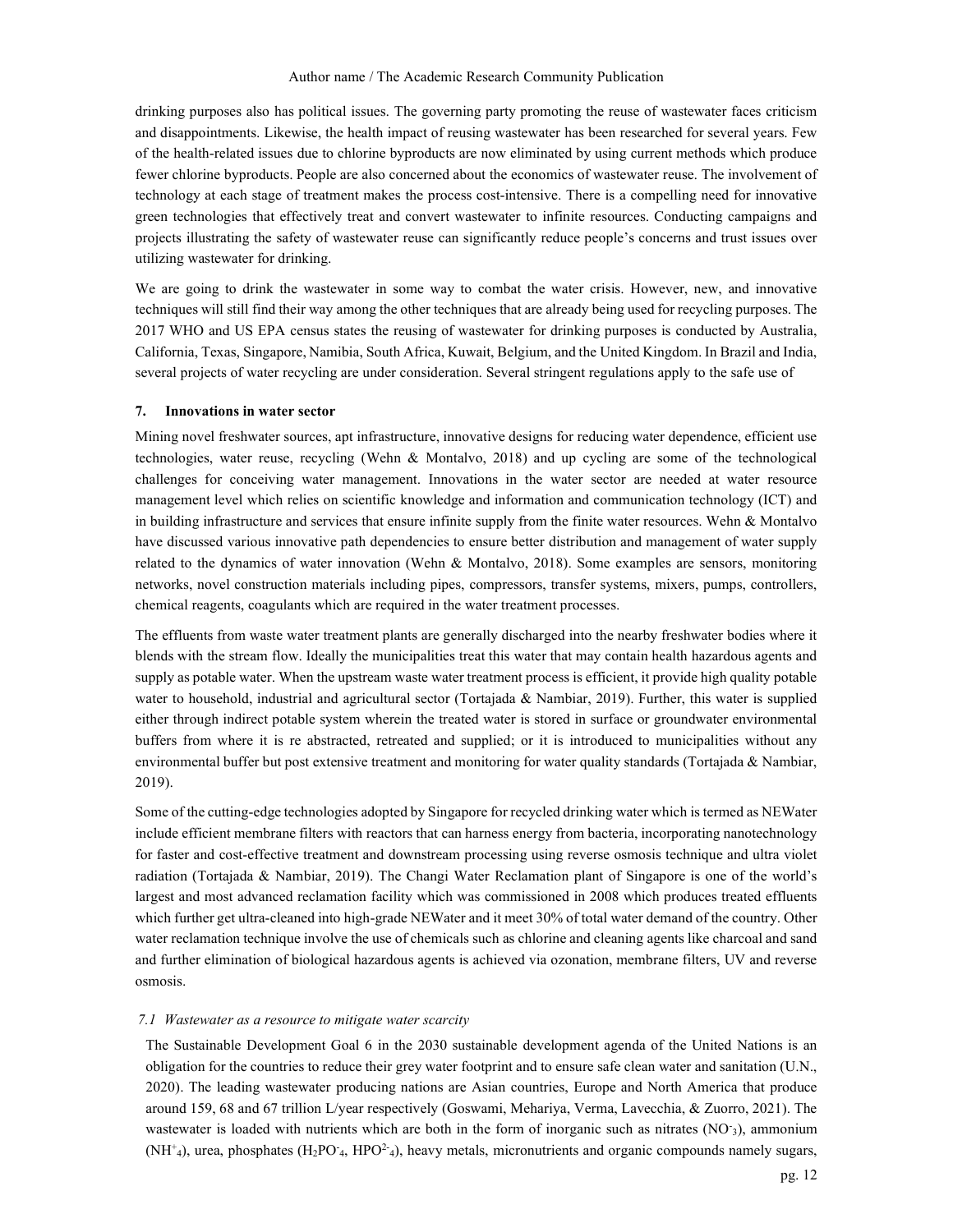fatty acids, amino acids, steroids etc. The raw wastewater discharge containing these toxic and harmful components primarily cause water pollution that jeopardize humans, animals, and environmental health. Secondarily, the excessive nutrients in the wastewater lead to the eutrophication in freshwater lakes, rivers, ponds, and marine waters. The remediation of effluent discharge is critical to protect the inherent natural purification potential of coastal waters where the eutrophication cause chronic stress to the benthic microbial communities and drastic shift in the trophic assemblages (Meyer-Reil & Koster, 2000). Dual mitigation strategy that target both nitrogen and phosphorous loadings is key to tackle the issues of coastal water pollution that globally impact the fisheries, tourism and economy (Ngatia, Grace III, Moriasi, & Taylor, 2019). The harmful algae blooms associated with coastal eutrophication critically impact the aquaculture industry worldwide (Trottet, George, Drillet, & Lauro, 2021). Therefore, the need of hour is to redirect the nutrient loadings towards an integrated high efficiency nutrient reclamation biorefinery processes.

 High energy consumption, economic and environmental costs, climate resilience, building capacity to meet the demand of growing population are some of the challenges associated with the conventional waste water treatment plants. Processes involved in the conventional waste water treatment include anaerobic digestion, sedimentation, coagulation, adsorption, UV-radiation, membrane filtration, nitrification and denitrification (Goswami, Mehariya, Verma, Lavecchia, & Zuorro, 2021) which require aeration, produce ample amounts of sludge and does not coproduce value added products to support economics and sustainability.

The reduction in costs and burden on environment can be achieved through alternative approach of developing biorefinery which can convert waste water to economically valuable resources. Various types of micro and macro organisms such as bacteria, fungi, algae and plants are exploited in the biological water treatment and reclamation processes along with co-production of renewable bioenergy and bioproducts via conversion of the organic and inorganic nutrients into biomass. The waste water biorefinery is an example of circular economy in which raw material and final products are obtained from within the same process cycle.

 When exploited sustainably, biomass is renewable resource and effectively processing each of its constituents individually to produce different kinds of products is defined as biorefinery. When the biomass is derived via water treatment and reclamation process plant, it is called waste water biorefinery. Important considerations during the setting up of waste water biorefinery include the composition and complexities of the waste waters and the market assessment for the co-products recovered from the refinery (Kusch-Brandt & Alsheyab, 2021). For example, the baker's yeast wastewater or the vinasse has very high chemical oxygen demand (COD) of 29,000 mg/l with acidic pH of 4-5 is a cost-effective substrate for fermentation growth of the protein rich filamentous fungi which is subsequently grown with suitable bacteria for further breakdown of organic nutrients via anaerobic digestion. Thus, in a twostep waste water biorefinery process, the chemical oxygen demand is lowered with co-production of protein rich biomass and methane rich biogas (Hashemi, Keikhosro, & Taherzadeh, 2021).

#### 7.2 The need to address the issue of water scarcity across various sectors.

Municipality wastewater which has low COD values such as 250-290 mg/l are used in the alternative technology of agriculture irrigation for non-food crops called Phyto-filtration. Depending upon the geographical regions, various such crops can be selected that have low nutrient requirement, grow faster and produce valuable coproducts. For instance, willow plantations in Quebec, Canada when irrigated with primary effluent municipal wastewater with COD of 290.3 mg/l and pH 7.1 for hypofiltration treatment process resulted in better yields of willow trees with biomass rich in glucose, lignin, and diverse phytochemicals (Sas, et al., 2021). The exploitation of photosynthetic organisms such as microalga are widely chosen for phosphate removal and co-production of multiple bioproducts as discussed in the next section.

#### 8. Wastewater-algal biorefinery: path towards the circular bio-economy

In comparison to other micro and macro organisms, the microalgae presents unique characteristics such as a) their abilities to drive nutrition photo-, hetero- and mixotrophically b) pollutant scavenging c)  $CO<sub>2</sub>$  assimilation and sequestration d) synergistic growth with bacteria e) production of numerous bioproducts. Due to these advantages, microalgae can be simultaneously exploited for treating wastewater from industries, agriculture, and municipalities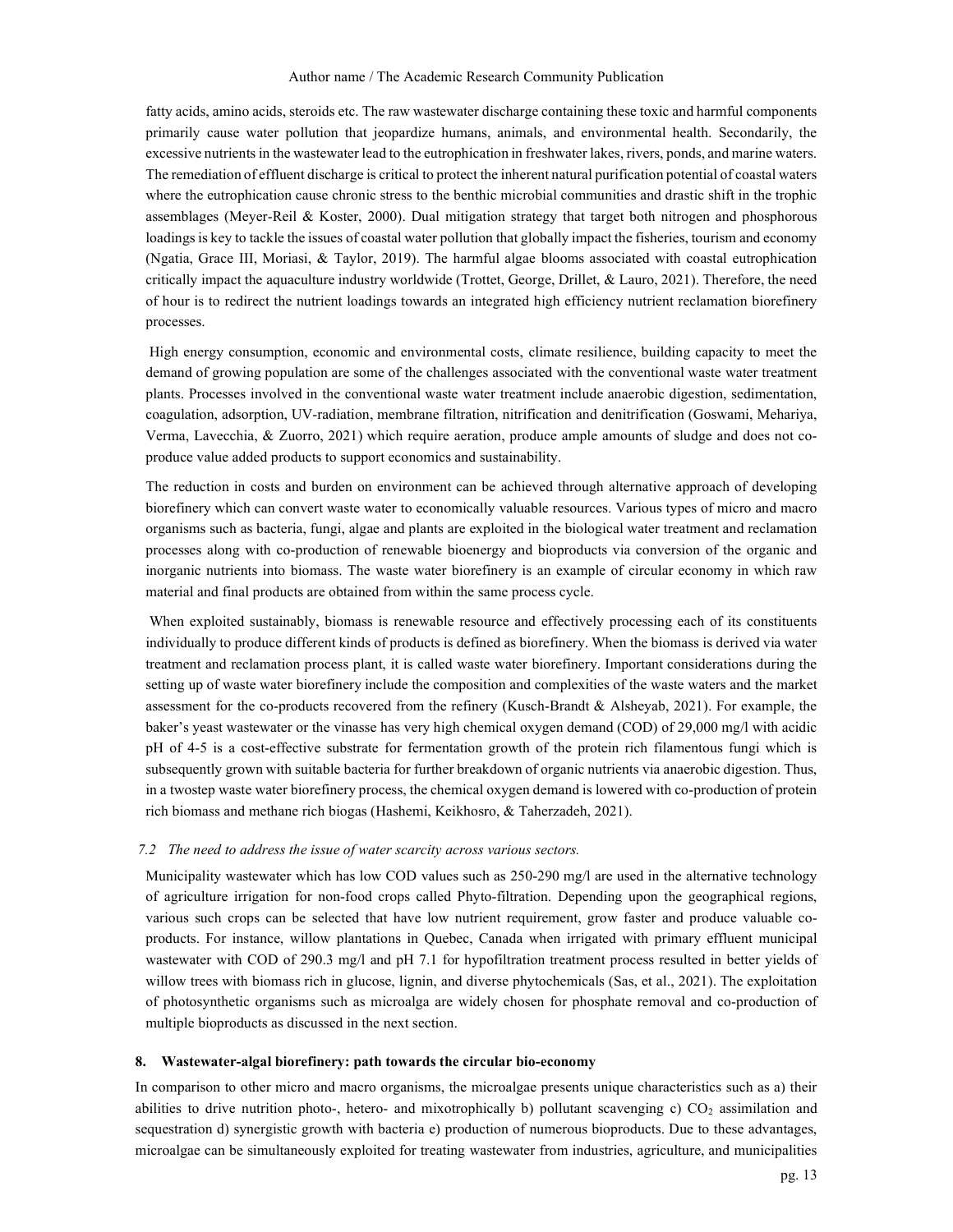along with the co-production of industrial products. On the other hand, the commercial production or microalgae farming have several constraints such as high production cost, nutrient requirement which has high environment footprint, water scarcity and need for phosphorous which is a non-renewable resource (Delrue, Álvarez-Díaz, Fon-Sing, Fleury, & Sassi, 2016). Therefore, wastewater becomes a necessity for sustainable and economical farming of microalgae. Thus, the 'marriage' of microalgae and wastewater treatment is inevitable.

#### 8.1 Bioremediation using microalgae

Microalgae have a high tolerance to nutrients and salt stresses (Catone, Ripa, Geremia, & Ulgiati, 2021). Microalgae uptake inorganic nutrients from industrial, agricultural and domestic wastewaters in the form of nitrates, ammonium, phosphates, potassium, etc. for their growth and conversion to biomass. In addition, microalgae are also known to incorporate and disintegrate several forms of micropollutants such as Pharmaceutical and Personal Care Products (PPCP), Endocrine Disrupting Compounds (EDC) and heavy metals (Delrue, Álvarez-Díaz, Fon-Sing, Fleury, & Sassi, 2016) as they possess catabolic genes for degrading pollutants (Subashchandrabose, Ramakrishnan, Megharaj, Venkateswarlu, & Naidu, 2013). Some conventional treatment plants are inefficient to tackle the problem of micropollutants; therefore, microalgae present an alternative method of treatment of these harmful and toxic chemicals. Being ubiquitous in nature, microalgae including blue green algae, or the cyanobacteria can thrive in variety of diverse habitats and niches which present a plethora of bioresource wealth that can be exploited for diverse forms of wastewater sources. The bacteria and fungi led breakdown of organic pollutants is disadvantageous due to associated increase in the atmospheric carbon pool (Subashchandrabose, Ramakrishnan, Megharaj, Venkateswarlu, & Naidu, 2013).

The ability of microalgae to grow hetero and mixotrophically make them suitable candidates for treating wastewaters with phenolic compounds as algae grown under this mode of nutrition can reduce the toxicity of these pollutants. For examples, the microalga Ocromonas danica possess metabolic pathway that can catabolize phenol to pyruvate and CO<sub>2</sub>; microalgae namely Ankistrodesmus braunii and Scenedesmus quadriquada can degrade various forms of phenolic compounds by 70%, the green microalgae Chlorella vulgaris photodegraded an endocrine disruptor phenolic compound called Bisphenol. Algae can also convert toxic pollutants to non-toxic forms (Subashchandrabose, Ramakrishnan, Megharaj, Venkateswarlu, & Naidu, 2013).

#### 8.2 Waste water treatment and sustainable co-production of value added bioproducts

Microalgae utilize inorganic nitrogen and phosphorous from the wastewaters for its growth and cell division along with the production of molecular oxygen when they are cultivated in phototrophic mode. The filamentous nitrogen fixing cyanobacterium called Aulosira fertilissima can accumulate up to 85% (dry cell weight) of poly-βhydroxybutyrate (PHB), an elastomeric, water insoluble, biocompatible, safe bioplastic with high degree of polymerization. (Samantaray, Nayak, & Mallick, 2011) have shown a high nutrient removal capacity of A. fertilissima with significant increase in dissolved oxygen (DO) content in a recirculatory aquaculture system while yielding valuable PHB. Cyanobacteria especially the heterocysts forms are well documented for their capability to act as potent biofertilizers. The production of high value compounds is more economical and sustainable in comparison to biofuels. Microalgae naturally produce lipids, proteins and carbohydrate-based compounds that can be extracted through biorefinery approach (Ansari FA, 2017). An extensive range of bioproducts can be derived from the waste water cultivation of microalgae.

The global demand for livestock products is increasing globally which is the driving factor for shift in livestock sector from small scale mixed farming towards large industrial production units. The environmental footprints associated with this shifting of meat production are huge in terms of greenhouse gas emissions, increasing agriculture land and grey water generation. The latter two also lead to freshwater scarcity. Poultry, cattle, and sheep are the global dominant livestock types as major source of protein (Ritchie & Roxer, 2017). With growth in their production, the demand for animal feed rich in protein with high feed conversion ratio to improve the quality of meat is increased. Some countries such as Europe rely on import of high vegetable protein meal such as soybean meal and others like China would no longer be self-reliance to meet their growing demands (Patsios, Dedousi, Sossidou, & Zdragas, 2020). The import of vegetable meals for the expanding livestock sectors carry environmental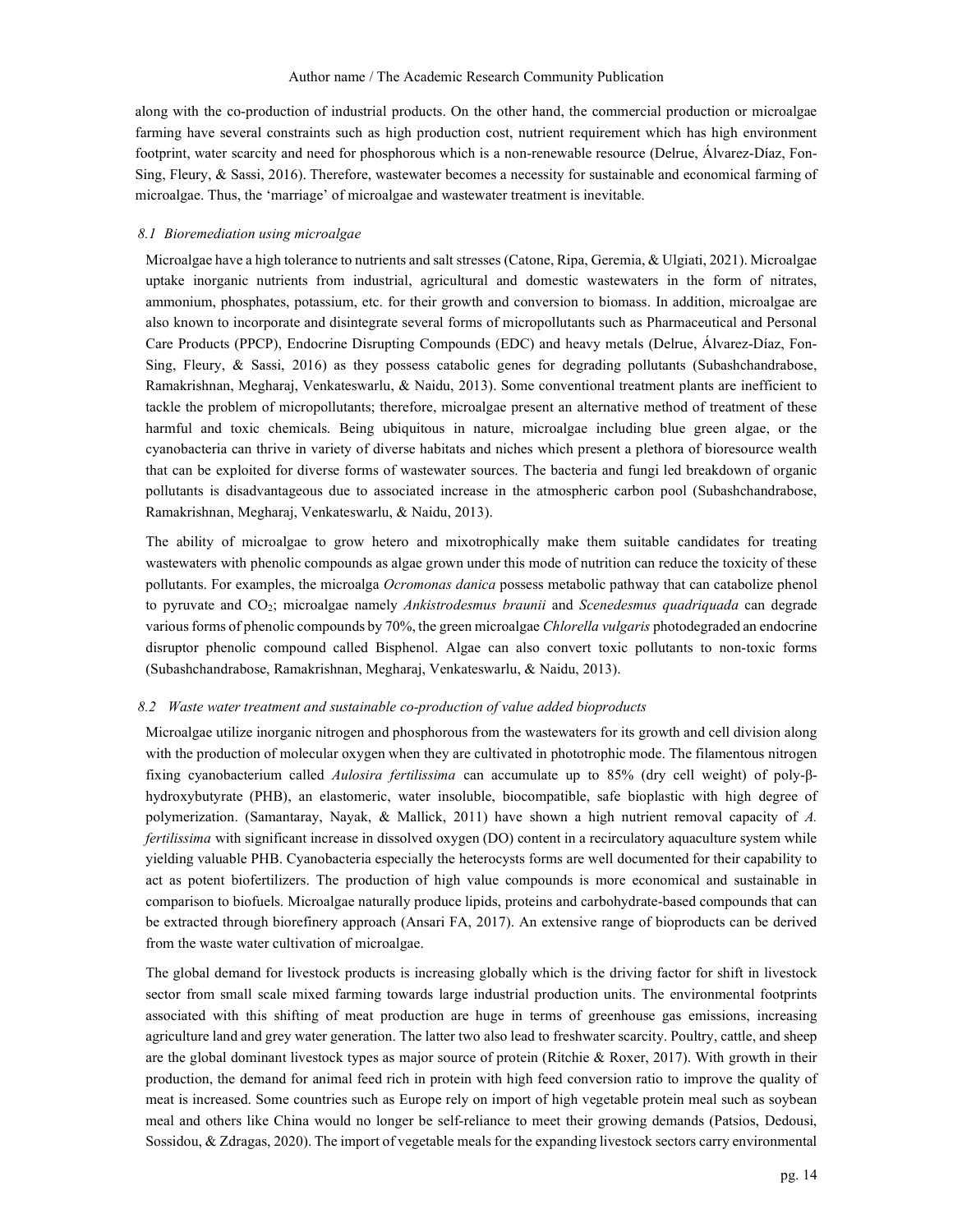burden in terms of both carbon and virtual water footprint. Other crop-based protein meal such as rapeseed meal have even higher environmental impact; therefore, non-food crop alternatives that can be cultivated everywhere on non-agricultural land achieve the sustainability targets. Some of these novel sources of animal feed protein are derived from algae, seaweeds, single cell protein such as yeast, bacteria and fungi (Patsios, Dedousi, Sossidou, & Zdragas, 2020). The production of these novel animal feed attain sustainability when they are looped into the biobased circular economy using agro-industrial or livestock generated wastewaters (Figure 6). In coastal regions, the marine macroalgae and seaweed have immense potential to provide high quality animal feed with lesser environmental impacts. Another advantage of using seaweed animal feed is their ability to absorb minerals from sea water which is higher than that found in the land plants and are used as mineral supplements for farm animals (Morais, et al., 2020) (Øverland, Mydland, & Skrede, 2019).



Figure 6. An example of algae-based circular economy. Wastewaters from agriculture and livestock farming treated at primary stages using microorganisms followed by nutrient conversion into biomass with high nutritive value utilized back into agrolivestock farming.

### 9. Role of Water footprint assessment in decision and policy making

The basic idea of water foot printing is to improve water use efficiency through sparking the water consciousness at hierarchal levels (individual, society, community and national) and across various economic sectors (industrial, agricultural, communication). Water is a renewable resource with conditions that the atmospheric water stock is regenerated about every 10 days; the average regeneration time of a river is 16 days and the renewal periods of the glaciers, groundwater, ocean, and large lakes are 100s to 1000s years (Meran, Siehlow, & Hirschhausen, 2021). The phenomenon of precipitation has high spatial and temporal variability. In terrestrial ecosystems, the water which is utilized through 'photosynthesis' for conversion into the biomass and lost via 'transpiration' process is termed as "green water". On other hand, the precipitated water which is not evaporated but becomes the part of surface water bodies (rivers and lakes) and ground water aquifers is termed as "blue water" (Meran, Siehlow, & Hirschhausen, 2021). Hence based on water uses, utilization and conversion to wastewater, the footprints can be categorically sub divided into 1) Green water footprint which is the water used and utilized by the rain-fed agricultural crops, forests wood/timber, forest crops, and horticulture plants. This is basically the water obtained from rainfall. 2) Blue water footprint which is the water majorly consumed for drinking and used in various domestic activities, utilized by agriculture through various means of irrigation, utilized to harness electricity and used for industrial purposes. This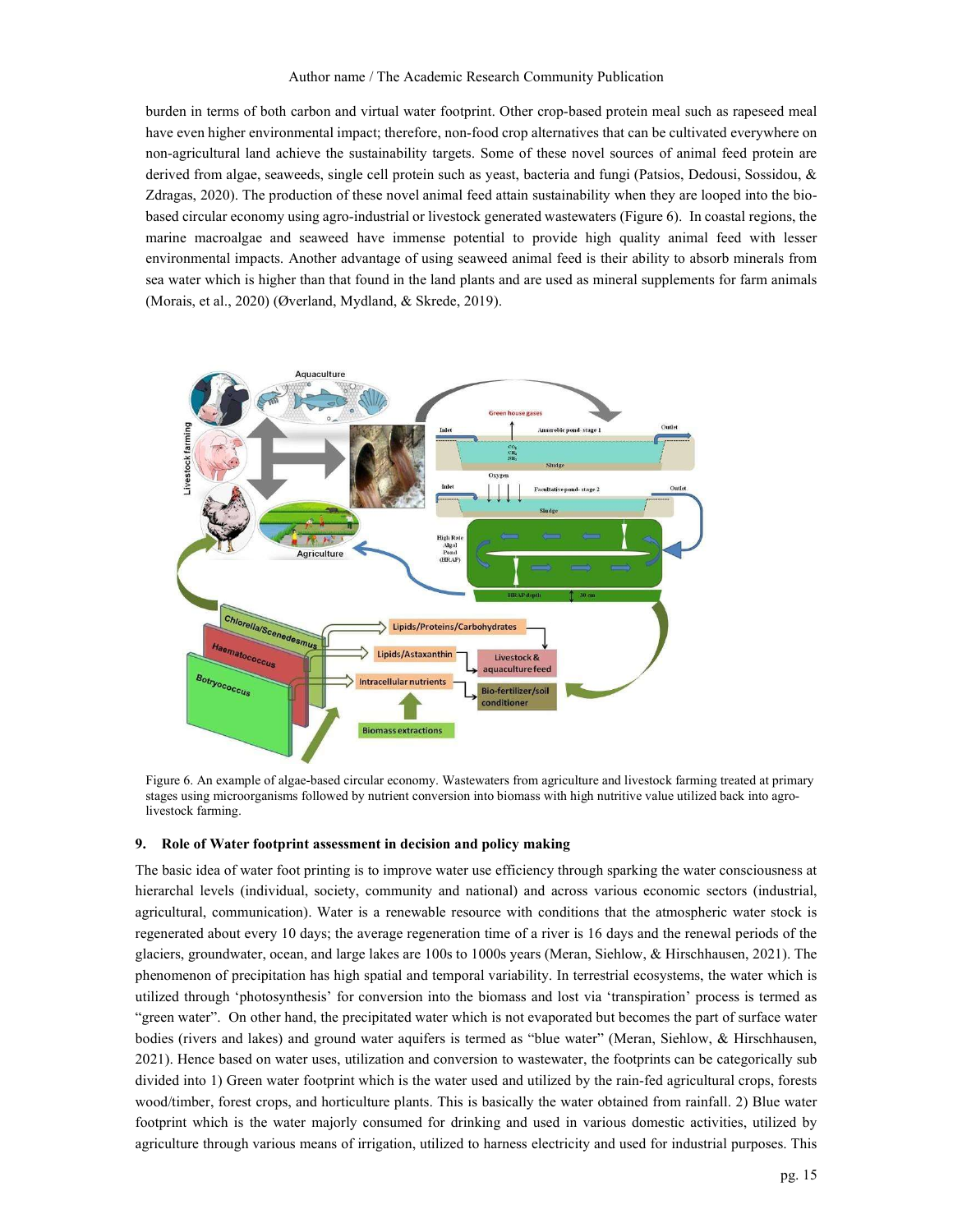is our main water resource present in the rivers, aquifers, and groundwater. 3) Grey water footprint which is the water polluted by individuals, society, farmers, industries, and companies. The polluted water is then being discharged into the freshwater sources such as rivers through sewage, agriculture runoff, and in groundwater sources through seepage.

The sustainability of the green water footprint measures the allocation of freshwater. The production of agriculturebased products such as food, feed, fiber, wood, biofuel consume significantly large fraction of green water and consequently this sector of the economy has a large green water footprint. This footprint fundamentally involves the allocation and does not consider the local impacts. The sustainability of green water footprint is closely linked with sustainable land use. The land use and green water for human activities are not considered as sustainable until a minimum area of unaltered land is being secured in the eco-regions of the production forests (Chapagain, 2017). The available green water forms the sustainable resource when there is a balance between the production of forest products or crops and an uninterrupted natural flow cycle. Environmental sustainability in terms of water quality can be obtained by comparing the grey water footprint with total assimilation capacity to understand the level of water pollution. The higher grey water footprint than the assimilation capacity indicates the higher pollution of water as compared to the accepted standards. Water footprint assessments are a key water management approach that considers the sustainable utilization of water resources. Although, it was created mainly to assess the agricultural and food production, it is now a mandate for various industries and manufacturing process to assess their water footprints to formulate the conservation strategies.

#### 10. Conclusions

Drought is a product of disequilibrium in natural phenomenon and climate change. Timely monitoring through combination of various drought and climatic indices that measure water deficit in surface, groundwater, and soil and at mountain tops under the current and future climate change scenarios is the foremost and crucial step to tackle the prevalent global crisis. The need of the hour is to devise and implement mitigation plans to preserve the freshwater resources on the surface of the earth not to safeguard our economies but primarily to restore the ecosystem balance. The fundamental needs of water management through innovation are conservation of freshwater resources, minimizing wastage and recycling of the used or polluted water. Several water conservation techniques are formulated to minimize water loss, as well as to preserve the available water resources. All the water conservation techniques aim to balance the demand and supply of water in an effective manner. The techniques vary with the sectors of water use such as irrigation, industrial and domestic uses. In current scenario, waste water treatment using hybrid naturebased systems involving bio and phytoremediation, waste stabilization cum high rate algal ponds and microbial fuel cells is the most feasible strategy to support the circular economy and to overcome the impacts of drought on agriculture, livestock, and green energy production.

### References

Abbasi, T., Tauseef, S., & Abbasi, S. (2012). Biogas and Bioenergy : An introduction. In Biogas energy. Springer.

- Agrawal, K., Bhardwaj, N., Kumar, B., Chaturvedi, V., & Verma, P. (2019). Microbial Fuel Cell: A Boon in Bioremediation of waste. In M. P. Shah, & S. Rodriquez-Couto (Eds.), Microbial waste water treatment.
- AL-agele, H., Proctor, K., Murthy, G., & Higgins, C. (2021). A Case Study of Tomato (Solanum lycopersicon var. Legend) Production and Water Productivity in Agrivoltaic Systems. Sustainability, 13(5), 2850. doi:doi.org/10.3390/su13052850
- Albert, J., Destouni, G., Duke-Sylvester, S., Magurran, A., Oberdorff, T., Reis, R., . . . Ripple, W. (2021). Scientists' warning to humanity on the freshwater biodiversity crisis. Ambio, 50, 85-94. doi:https://doi.org/10.1007/s13280-020-01318-8
- Angelakis, A. N., Asano, T., Bahri, A., Jimenez, B. E., & Tchobanoglous, G. (2018). Water Reuse: From Ancient to Modern Times and the Future. *Frontiers in Enviornmental Science*. doi: https://doi.org/10.3389/fenvs.2018.00026
- Ansari FA, S. A. (2017). Exploration of microalgae biorefinery by optimizing sequential extraction of major metabolites from Scenedesmus obliquus. Industrial & Engineering Chemistry Research, 56(12), 3407-3412. doi:10.1021/ac.iecr6b04814
- Catone, C., Ripa, M., Geremia, E., & Ulgiati, S. (2021). Bio-products from algae-based biorefinery on wastewater: A review. Journal of Environmnetal Management, 293, 112792. doi:10.1016/j.jenman.2021.112792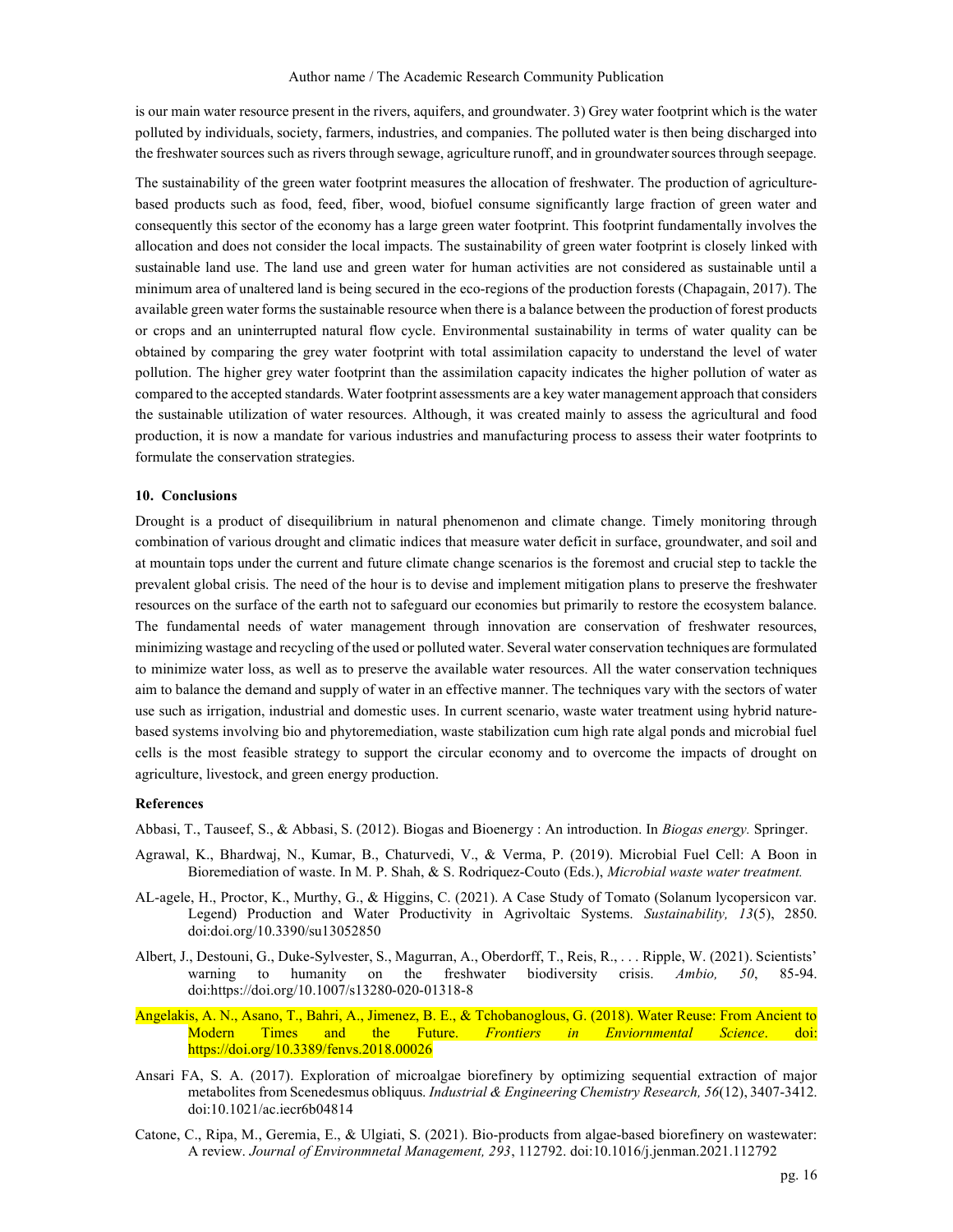- Cea, M., Sangaletti-Gerhard, N., Acuña, P., Fuentes, I., Jorquera, M., Godoy, K., . . . Naviaa, R. (2015, December 8). Screening transesterifiable lipid accumulating bacteria from sewage sludge for biodiesel production. Biotechnology reports.
- Chand, K., & Biradar, N. (2017). Socio-Economic Impacts of Drought in India. ICAR Indian Grassland and Fodder Research Institute. Scientific publishers.
- Chapagain, A. (2017). Water footprint: state of the art: what, why, and how? Elsevier Inc.
- Cho, R. (2011). From Wastewater to Drinking Water. State of Planet, Columbia Climate School: Climate Earth and Society.
- de Medeiros, F., & Oliveira, C. (2021). Dynamical aspects of the recent strong El Nino events and its climate impacts in Northeast Brazil. Pure Appl Geophys., 178, 2315-2332. doi:10.1007/s00024-021-02758-3
- Delrue, F., Álvarez-Díaz, P., Fon-Sing, S., Fleury, G., & Sassi, J. (2016). The environmental biorefinery: using microalgae to remediate wastewater, a win-win paradigm. Energies, 9, 132. doi:doi:10.3390/en9030132
- Demirbas, A., Taylan, O., & Kaya, D. (2016, October 4). Biogas production from municipal sewage sludge (MSS). Energy Sources, Part A: Recovery, Utilization, and Environmental Effects, 38(20).
- Dorothee, S. (2014). Factsheet waste stabilization pond. Adapted from: Compendium of Sanitation Systems and Technologies. 2nd Revised Edition.

Ghazi, D., & Saleh, A. A. (2020). Electricity Production by Microbial Fuel Cell.

- Ghosh, S., & Ghosh, S. (2021). Water crisis in urban and sub-urban areas: a global prespective. Saudi J Bus Manag Stud, 6(8), 327-344.
- Goswami, R., Mehariya, S., Verma, P., Lavecchia, R., & Zuorro, A. (2021). Microalgae-based biorefineries for sustainable resourcerecovery from wastewater. Journal of water process engineering, 40, 101747. doi:10.1016/j.jwpe.2020.101747
- Hashemi, S., Keikhosro, K., & Taherzadeh, M. (2021). Integrated process for protein, pigments, and biogas production from baker's yeast wastewater using filamentous fungi. Bioresource Technology, 337, 125356. doi:10.1016/j.biortech.2021.125356
- Hussain, I., Raschid, L., Hanjra, M. A., Marikar, F., & Wim van der Hoek. (2002). Wastewater Use in Agriculture: Review of Impacts and Methodological Issues in Valuing Impacts. Inernational Waste Water Institute.
- Jiménez, B., & Navarro, I. (2013). Wastewater Use in Agriculture: Public Health Considerations. Encyclopedia of Environmental Management. doi:10.1081/E-EEM-120046689
- Kala, C. (2017). Environmental and Socioeconomic Impacts of Drought. Applied Ecology and Environmental Sciences,, 5(2), 43-48. doi:10.12691/aees-5-2-3
- Kebede, B., Tsunekawa, A., Haregeweyn, N., Mamedov, A. I., & Tsubo, M. (2020). Effectiveness Of Polyacridime In Reducding Runoff And Soil Loss Under Consecutive Rainfall Storm. Sustanibility, 12(4). doi: https://doi.org/10.3390/su12041597
- Kumar, R., Singh, L., & Abd Wahid, Z. (2017). Microbial Fuel Cells: Types and Applications. doi:10.1007/978-3- 319-49595-8<sup>16</sup>
- Kumari, M., & Singh, J. (2016). Water Conservation: Strategies And Solutions. International JOurnal of Advanced Research and Review, 1(4), 75-79.
- Kusch-Brandt, S., & Alsheyab, M. (2021). Wastewater refinery: producing multiple valuable outputs from wastewater. J, 4, 51-61. doi:10.3390/j4010004
- Lahlou, F., Mackey, H., & Al-Ansari, T. (2021). Wastewater reuse for livestock feed irrigation as a sustainablepractice: A socio-environmental-economic review. Journal of Cleaner Production, 294, 126331. doi:doi.org/10.1016/j.jclepro.2021.126331
- Masłoń, A. (2019). An Analysis of Sewage Sludge and Biogas Production at the Zamość WWTP. doi:10.1007/978- 3-030-27011-7\_37.
- Meran, G., Siehlow, M., & Hirschhausen, C. (2021). The economics of water. Rules and institutions. (ISBN978-3- 030-48485-9 ed.). Springer, Cham ebook. doi:10.1007/978-3030-48485-9
- Meullemiestre, A., Breil, C., Abert-Vian, M., & Chemat, F. (2015). Innovative Techniques and Alternative Solvents for extraction of microbial oil (1 ed.). Springer International Publishing. doi:10.1007/978-3-319-22717-7
- Meyer-Reil, L., & Koster, M. (2000). Eutrophication of marine waters: effects on benthic microbial communities. Marine pollution bulletin, 41(1-6), 255-263. doi:10.1016/S0025-326X(00)00114-4